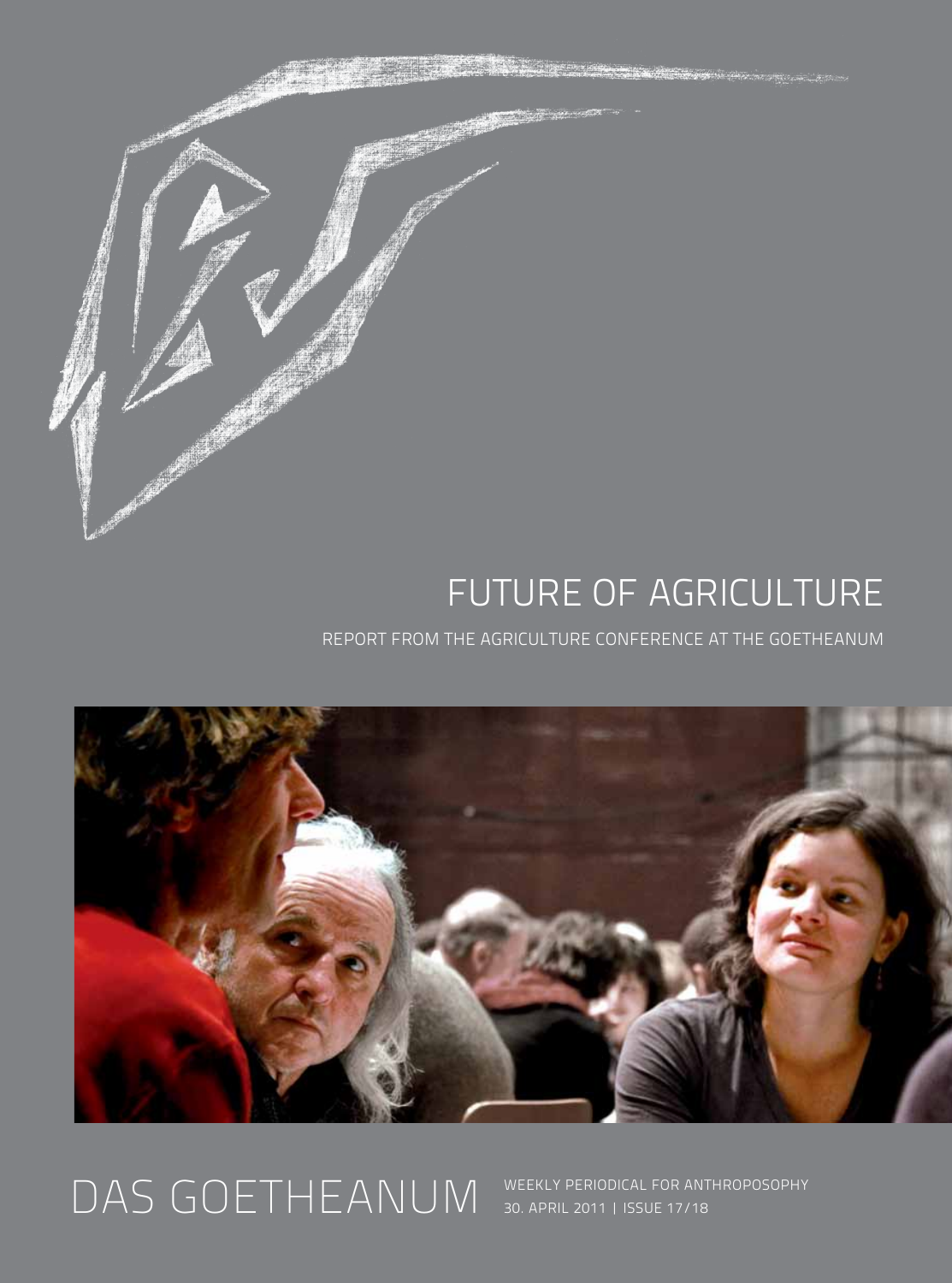#### Cultivating The New World Editorial

The new World: It was born in 1989 when the ideologies of black and white, east and west and friend or foe gave way to realism, when the age of the internet began and when knowledge became less important than connectedness.

The new World: It continuously asks how can we go on in all areas. There is no point in pondering upon the fact that at the threshold of the century two dates are mirrored, 1989 and 2011, because we are not mere observers but we have to go with the current and contribute to the direction it takes. Much has been done with this in mind within biodynamic agriculture over the past years. The series of annual themes from ‹Dialogue and Identity›to the cosmological and spiritual aspects of anthroposophical agriculture, from the spiritual good of this earthly service to the Christian-Occidental culture and Rudolf Steiner's agricultural course has now been concluded. Therefore the carriers, Nikolai Fuchs in charge as Section Leader and Jean-Michel Florin, Ueli Hurter and Thomas Lüthi as the new team, have decided to ‹turn the Conference over› just like a field is being turned over to enhance fertility. Not ideas which stand as guide lines but working together in a way that inspires an inner fervour is to be at the centre of biodynamic meetings.

There are laboratories of the future where every participant helps to find a path from the past to the future. What approaches from the future? How can I connect to it? Listening in discussion groups, in dialogues, in quiet moments. In a series of new discussion and working groups it was attempted to bring the experiences of each and every one into the process through dialogue. The result was threefold: Future projects for ones own biography – future projects for the farm, i.e. the bio-dynamic work and future projects for the wider movement. Guided by Nicanor Perlas and Claus-Otto Scharmer as moderator, this conference opened out. Some discussions between the 600 participants were chaired by students and trainees; a picture that brings something of the future.

Such a situation is less based on experience but more promising. It reminds of St. Augustine who said that there are three instances of presence. The presence of the past, when habits and memories determine the now. Then there is the presence of the now where one can loose oneself in activity, happiness or enthusiasm and the presence of the future, where desires and dreams are present in visions and plans. This third, maybe most interesting presence, was the theme of the Annual Conference of the Section for Agriculture. In a time when every aspect of life is subject to change and calls for a look at ones own personality, those responsible for the Section for Agriculture have taken the bull by the horns. In the same year as Rudolf Steiner's 150th anniversary is being celebrated in many places, they draw attention to this future as community of the bio-dynamic movement.

The presence of the future is an important aspect for all areas of anthroposophical activity. Therefore I am delighted that the series in the ‹Goetheanum› which in each issue applies to one of the Sections, is starting in this issue with the Section for Agriculture and at the same time introduces the ‹Goetheanum› in its new layout. As with every crop additional ‹cuts› may be necessary. Thus, with your help dear readers, the appearance of the ‹Goetheanum› will see ongoing improvements over the coming months. I thank Philipp Tok for the new layout.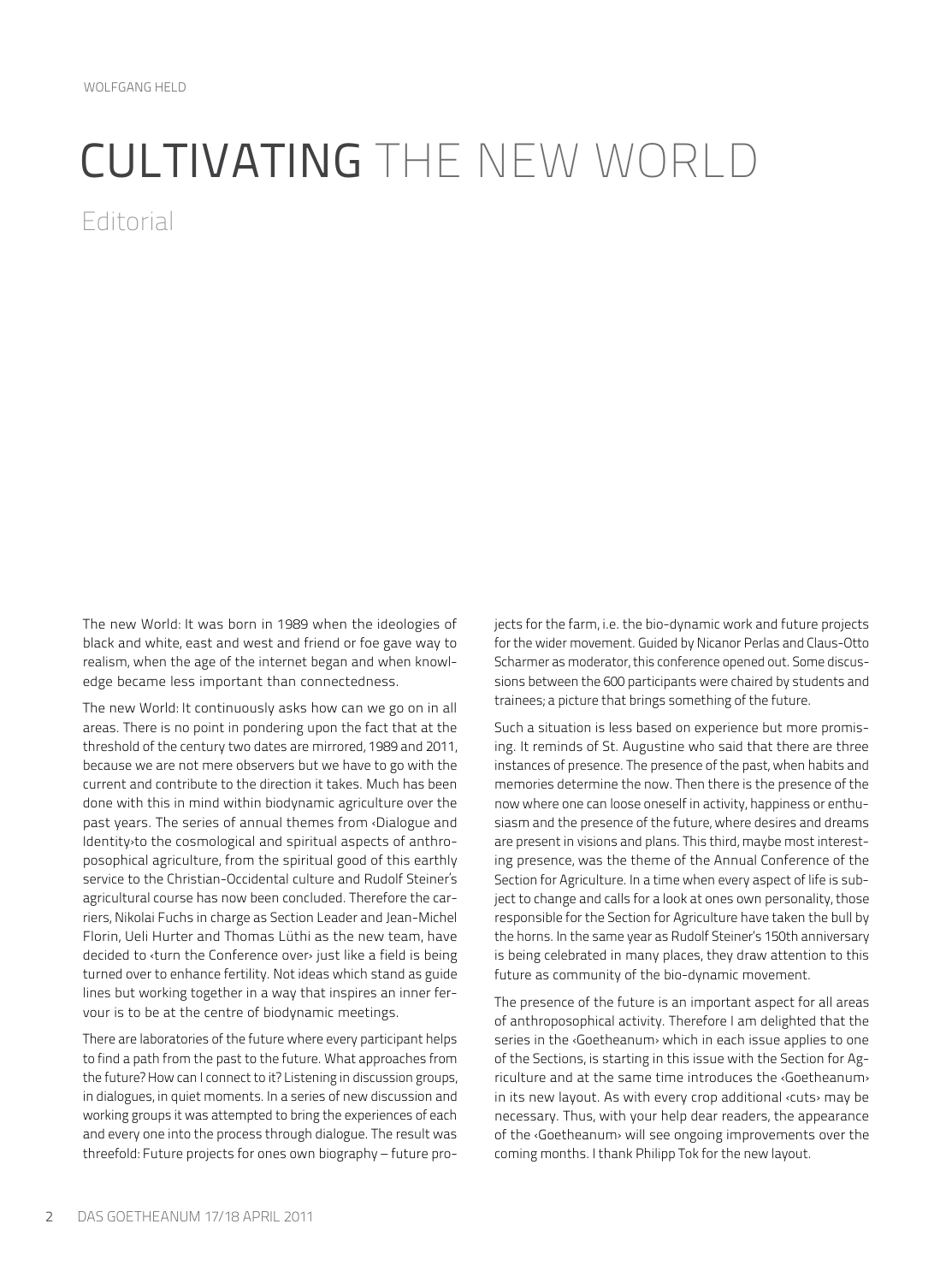## WE ARE ALL **ACTIVISTS**

Opening Address



I have the great pleasure to open the Agriculture Conference. As every year we have come here from nearby, far and very far in order to meet for a few days and to share fortune and misfortune, development and stagnation, sunshine and storms of the past year and to talk about aspirations for the forthcoming years.

This agriculture conference is a celebration because we are relaxed having escaped the agricultural daily life. May this relaxed mood turn into an elated mood because it is characteristic for the coming days that we look at our ideas and ideals and that we create a space for the basic mood and feelings about our work and that together we can strengthen our impulses and initiatives. That we can enliven our worldwide bio-dynamic movement and give it a future, that is why we meet here. Every conference has a programme;but when you look at the programme of this conference you will be surprised because there isn't much to see. Hardly any titles and few speakers. Luckily there are breaks, they are familiar. This conference in 2011 is a workshop, a workshop for the future and we all are the activists. The themes are made up from what each one has brought and beacons of light will appear as the days progress. Agricultural workshop for the future, from burning issues to beacons of light, that is our mutual goal for the forthcoming days. This title suggests that this conference opening requires other openings. First of all an opening of ourselves. My every-day I which drifts on the high seas of time, where long past and far future collide, will not get us to the lighthouse. Here an opening up is required. The I is being turned inwards cosmically enlarged. It grows into an inner sphere which is also I.

Then the opening of our farms, establishments and trading places

towards the global world. We will remain loyal to the few acres which we own and which demand so much of us but at the same time we must not turn away from the burning questions of our time. That means that our local actions have to be supported by cosmopolitan engagement. We are all activists, the workshop is ready, the tools have been provided and two workshop leaders take us by the hand on our new path from burning issues to beacons of light: Nicanor Perlas and Claus-Otto Scharmer. Thank you very much for your courage.

The path from burning issues to beacons of light is like the letter U. We are undergoing a U-process. Claus-Otto Scharmer made this discovery, researched it and put it together into a practical tool. Where are we? What are the reasons behind our burning issues? What approaches us from the future? How is it shaped? Can we bring what is new as a prototype to the world? These are the five steps facing us. We are starting the conference with contributions which are taking us from the past to our future capabilities. The days are based on the study of the Leading Thought: «What is the earth in reality within the Macrocosm?» and artistic activities which will take us into the night.

To feel and form seed forces for the future is the opening into the future which will make the conference into a market place of ideas. Much work has to be done until then–let's start.

Ueli Hurter is a farmer and is responsible for the Agriculture Section together with Jean-Michel Florin and Thomas Lüthi. He is part of the management team of L›Aubier, a Demeter-farm, Eco-Hotel and Bio-Restaurant. 1997-2010 he was President of the Swiss Demeter Association.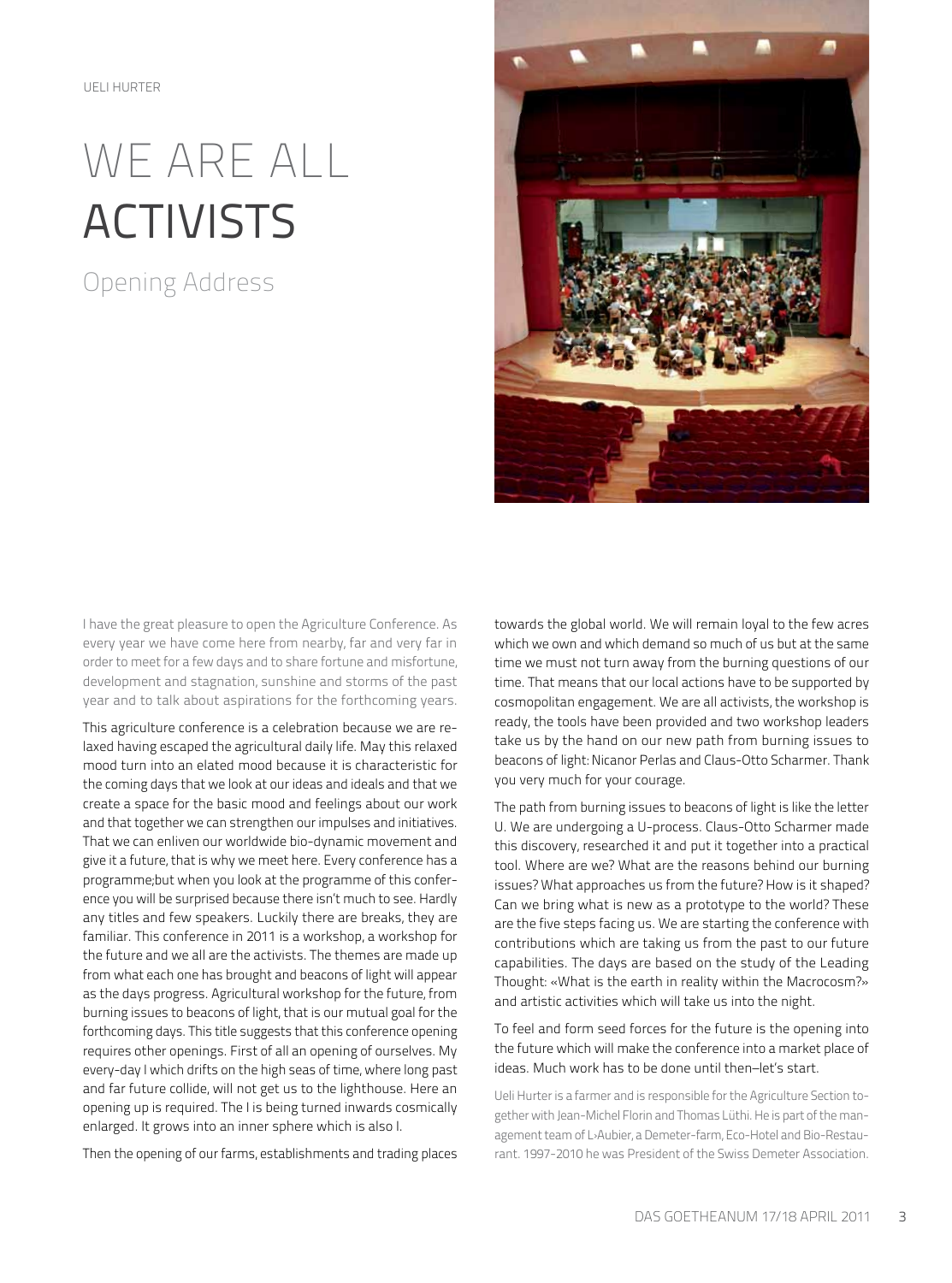### Temporary Combine Harvesters

Philosophical Prelude

A laboratory of the future for farmers is a culture workshop. Culture originally meant to cultivate the ground. Thus cultural workers are nurturers of the ground, they are ground men and women. I am therefore delighted that the impulse to work with thinkers like Claus-Otto Scharmer and Nicanor Perlas comes from the Agriculture Section. I want to formulate my address as a small philosophical meditation. The only non-philosophical aspect of it is the lack of time. And this brings us straight to the theme! What do we understand by future? For us the future is an empty space which we fill up with responsibilities and appointments. You can check that with your own agenda which is most likely not to include living or thinking but which is cluttered with appointments. For us future means that which ‹has not been done yet›, a mere quota. Even development becomes training which we undergo. Spare time becomes free time which we have to fill. Even life itself is being dealt with until we die. We have to remind ourselves of the lack of development this future provides. In a certain sense we are like worms who eat themselves into the future and continuously transform ‹agenda› into ‹ad acta›. We are temporary combine harvesters which continuously make appointments leaving them in bulk behind us. To this future which hasn't passed yet applies the Latin: Futurum. Futurumre relates to what will be but what will be is also what will have been. This leads to the past perfect, i.e. past as what has been. ‹Ad acta›, done-perfect. A completely different expression for future is Adventus, a translation of the Latin: ‹advenire›, which means ‹to come›. Adventus is a future which is not apparent in the present but a future which wants to come into the present. And only this coming -into- the present leads to new creative impulses in evolution. Impulses which can't be anticipated but which are regenerative. Adventus is in a certain sense a solar, illuminated future pointing to itself. In contrast, the Futurum-Future is lunar, a moon reflectance of what I already know today.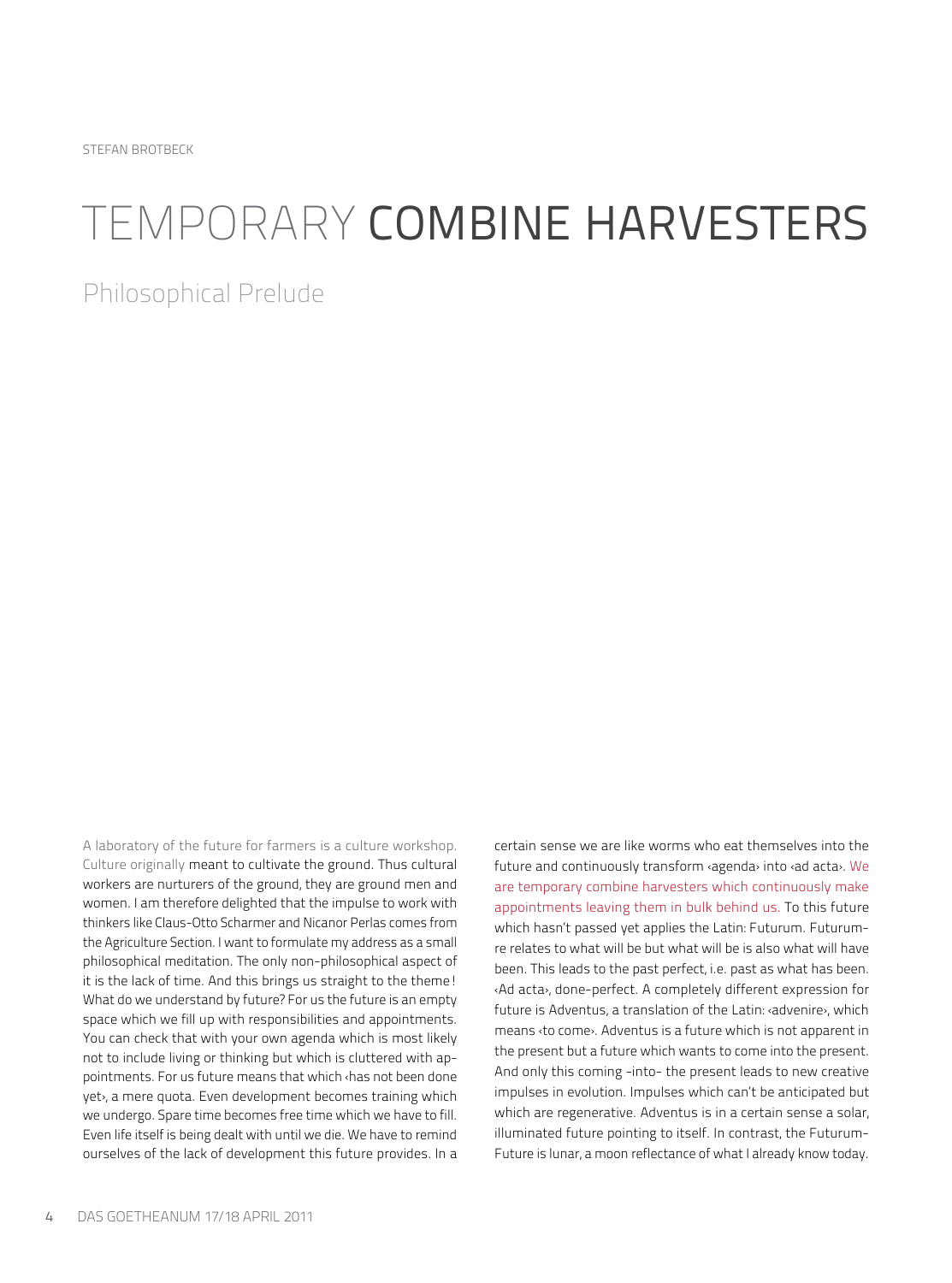

The Adventus-Future reflects the ‹Imperfect›, i.e. the past not as ‹ad acta› but as presence of the past. I would like to invite you to an adventological change of our self and world consciousness. We have indeed many futurologists and few adventologists. But if we ignore the Adventus-future we are inclined to make the future into a simple extension of the past. Then we implant a certain contraception into our thinking. Then we really do no longer expect anything new. Our curiosity too leads to nothing new. Accordingly we don't really meet other people, we only ever have something to do with them. Waldorf Pedagogy for me is a radical Adventus-Pedagogy. It looks at man adventically, it doesn't want to intervene in the future. We can miss the Adventus-Future or we can wake up to it. There is an expression which I want to declare as an expression of love each day. It is ‹wahrnehmen› (to take as true). ‹wahr› in ‹wahrnehmen› goes back to the Old German word ‹wara›, ‹care, careful. A ‹Wahrzeichen› is a sign of taking care, paying attention. This relates to what Claus-Otto

Scharmer refers to in the three development processes. How can we become more careful in our thinking, feeling and willing? The ability to perceive in itself is neither thinking, feeling nor willing. It is an ego force which penetrates these three.

I conclude with a sentence from Rudolf Steiner: «One can only be effective in life if one allows oneself to be effected by life». Dear people, we can only live our future, our Futurum-Future fruitful, if we awaken for an Adventus-Future.

R. Steiner: Lecture at the fourth members› meeting of the Waldorf School Association. 1 June 1924. GA 298 [1958], page 187. Stefan Brotbeck is a freelance philosopher. He writes, teaches and advises on philosophical and anthroposophical questions. At present he is setting up a teaching and culture forum in Basel; s ‹Philosophicum›.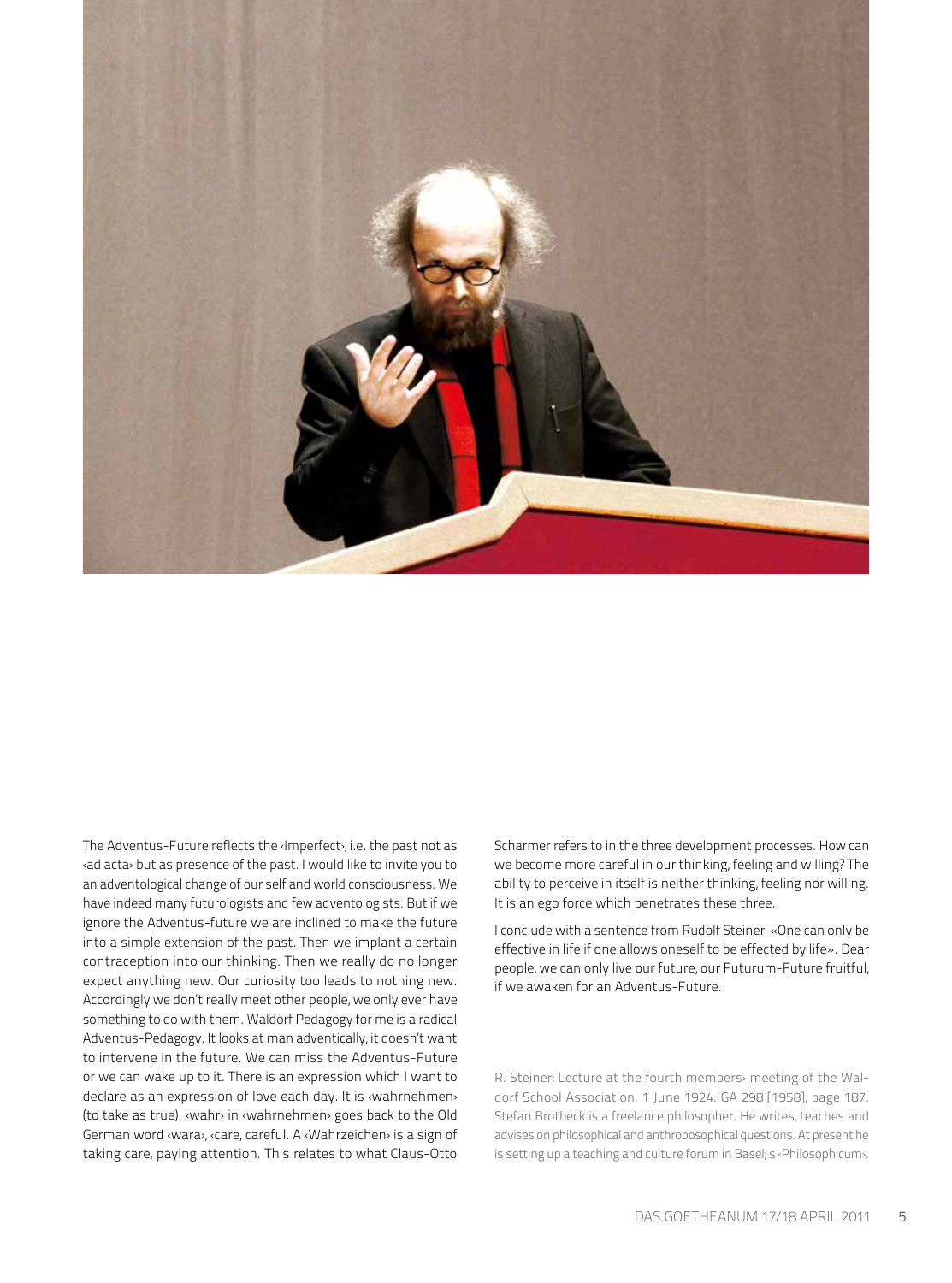### Like a Spring of the Will Talking about the preparations for the Conference

On the first afternoon of the conference eight participants faced the other 600. In soft lighting they began to read out quotations. Moving words from interviews and discussions which had taken place worldwide with people in the vicinity of biodynamic farms. A stream of commitment, concerns, despair and hope regarding the massive task of starting and making a head-way fell lover those that had made the journey. 75 choices formed the basis for the conference. Wolfgang Held spoke to Ilsabé Zucker who is part of the team involved in the preparations.

How did the thorough preparations start? We spoke to Claus-Otto Scharmer about the burning issues in agriculture as we saw them. He listened interested and said: Now go and ask the people whether they feel the same. This was a new area for us and therefore we were surprised by his reaction. He recommended to hold dialogue interviews and together we put together nine questions. I asked Dr. Ursula Versteegen from Hamburg, Scharmer's co-founder of the Presencing-Institute at the MIT-University in Boston, to help us. She is a master in this type of work, particularly dialogue interviews. With time it became clear that we should not only speak to farmers but also with traders, producers, customers and advisers, also in other countries, other continents, young and old people. In the end there were more than 60 talks.

How did the interviews go? It is important to find the right mood for dialogue interviews. The best way is to spend a few hours on the farm before the interview .Then one gets a feeling of how the farm is run, how the people there feel and think. Out of this emphasis one then tries to enter into a deeper level of speaking and listening. I was able to engage Angela Baldini, an expert in event management, for this project. She held 20 interviews. Silvia Zuur took on interviews in the USA. Katja Reichenbacher, farmer and economy student was interested in interviews with women. Roman Best, who has just graduated with a degree in agriculture

and Susanne Trapp, member of the farming commune Domäne Fredeburg, played an important role in these preparations. Also Jean-Michel Florin led some discussions.

Michaelmas 2010 the interviewers, Ursula Versteegen, Jean-Michel Florin and Ueli Hurter met for a first evaluation of the 20 interviews in the style of a ‹Jam-Session›. We had all familiarised ourselves with the results and shared those quotes which touched us most. The following discussion brought about a picture. We discovered that more interviews were required and decided to hold a further 40. This produced a lot of material; 350 pages of notes. In January we met for two days to evaluate the findings. We consolidated it to the point where nothing more could be left out. This produced a kind of ‹Script› for the Agriculture Conference. It was a difficult task to define and formulate the titles for the eight burning issues out of what we had learnt from the interviews. These titles were to be displayed on a large canvas in the Hall of the Goetheanum whilst listening to the quotes. We then had a few practice readings and discovered which choices worked and which didn't and who was to read what. The choices were to invite the conference participants in the hall to self reflection and discernment and to turn them into true conference participants. - an artistic process. These were stressful weeks prior to the conference. Ursula Versteegen, Angela Baldini, Susanne Trapp and I spent one or two more days on designing the 3,5 days. We had put together an itinerary script of nearly 40 pages for the laboratories. And yet the future workshops worked freely, nearly improvisatory. Without these preparations one cannot grasp the conference.

What does this high degree of attention mean – did it have an inner and outer aspect? Indeed. Of Scharmer's four stages of perception we wanted to achieve mainly the third and fourth in our discussions – the empathic and the creative listening.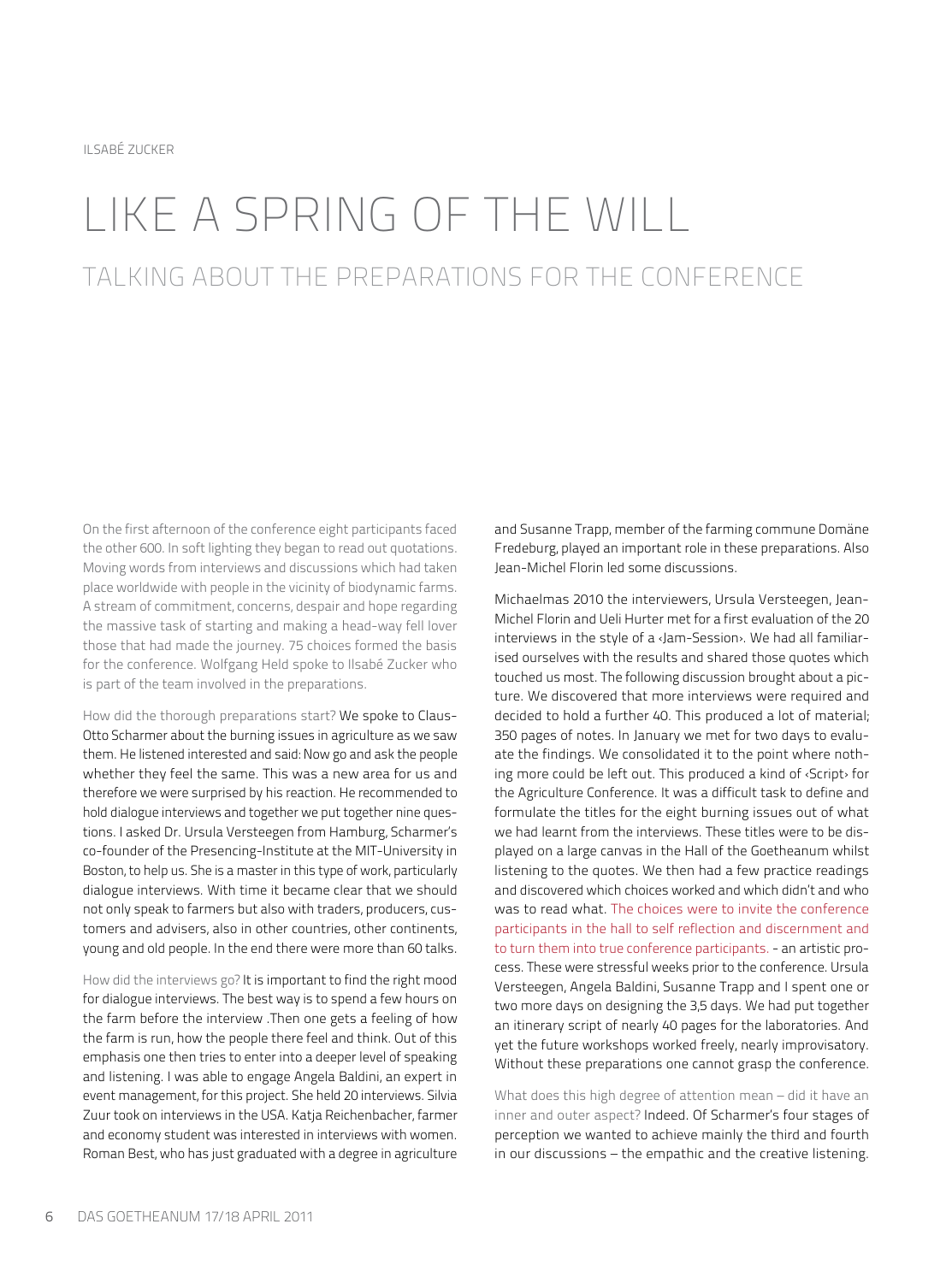

These are the tasks of an inner schooling path where the most important aspect is the actual interview for which I have to tune myself like an instrument. The point was to put oneself into the shoes of the discussion partner. Those interviewed did not only speak as producers, farmers or gardeners, but as human beings, as someone who has an I, someone who has a fulfilling task. In our interview group a real process of finding the essence developed. This became more and more our task and an important basis for the laboratory moderators, Claus-Otto Scharmer and Nicanor Perlas. A ‹container›, as Scharmer called it, was created like in Rudolf Steiner's description for anthroposophical community building, out of the soul-spiritual substance of the people involved in the preparations which make it all possible and where seeds for the future can germinate.

Where something is created pitfalls are never far – what resistance did you encounter? Well, resistance and difficulties were a plenty! Whether for the Agriculture Section or the physical well being of the team, our preparatory group or Scharmer, Perlas or Versteegen.. Especially a high degree of tolerance and acceptance was asked for. This arose out of the unusual demands and different ways of working. Not least did everyone have to get used to a completely new style of conference, to create it and then to implement it. To organise conference calls over more than one time zone: Boston, Hamburg, Dornach, Berlin, Salem and the Philippines in different languages was far simpler. For me it was sometimes difficult to get across that the interview process is a process of consolidation without which the conference would not be a success.

Is the conference the centre between preparations and review? The outcome of the conference was a profound opening of the will. What was achieved in the way of new directions and the will to change was overwhelming. I felt that a long paralysis of the will within the biodynamic movement had been freed, like a spring of the will. It is probably a secret of the will that it is low in the forces of imagination. Unspectacular spectacular. During the review amongst the organising circle at the end of the conference Claus-Otto Scharmer emphasised how important it is to support and nurture the newly found initiative in order not to fail due to present obstacles. Hence at the end of the conference the e-mail-Address: contact@dornach2011.com was announced. Everyone who has decided to make a change can make contact. I really hope that the Agriculture Section in Dornach can offer the right support so that the will impulse which has been achieved does not subside again.

It was obvious that a new era is beginning. What are the next steps? I was delighted that the Section Leaders have decided to continue with this process in 2012 and 2013. I am looking forward to see what forms it will take. It was

important to open the senses by holding back conceptions and ways of thinking and to view the present situation with fresh senses. Allowing to involve the heart force by overcoming the voice of cynicism and inner apathy. Opening up the will forces by overcoming fear. This are three forces which are known through Rudolf Steiner's esoteric writings. Hundreds of farmers were inspired and attracted by the idea of tuning one's instruments, to open up thinking, feeling and willing so that one can become an instrument for the desired future. I hope that many people who attended the conference will apply the idea of the U-process for their process of innovation on their farms and businesses.

Ilsabé Zucker worked as gardener on the Baukhof. She is working in a medical practice in Salem/Lake Constance. She holds a masters in home economics and teaches at the Freie Landbauschule Bodensee.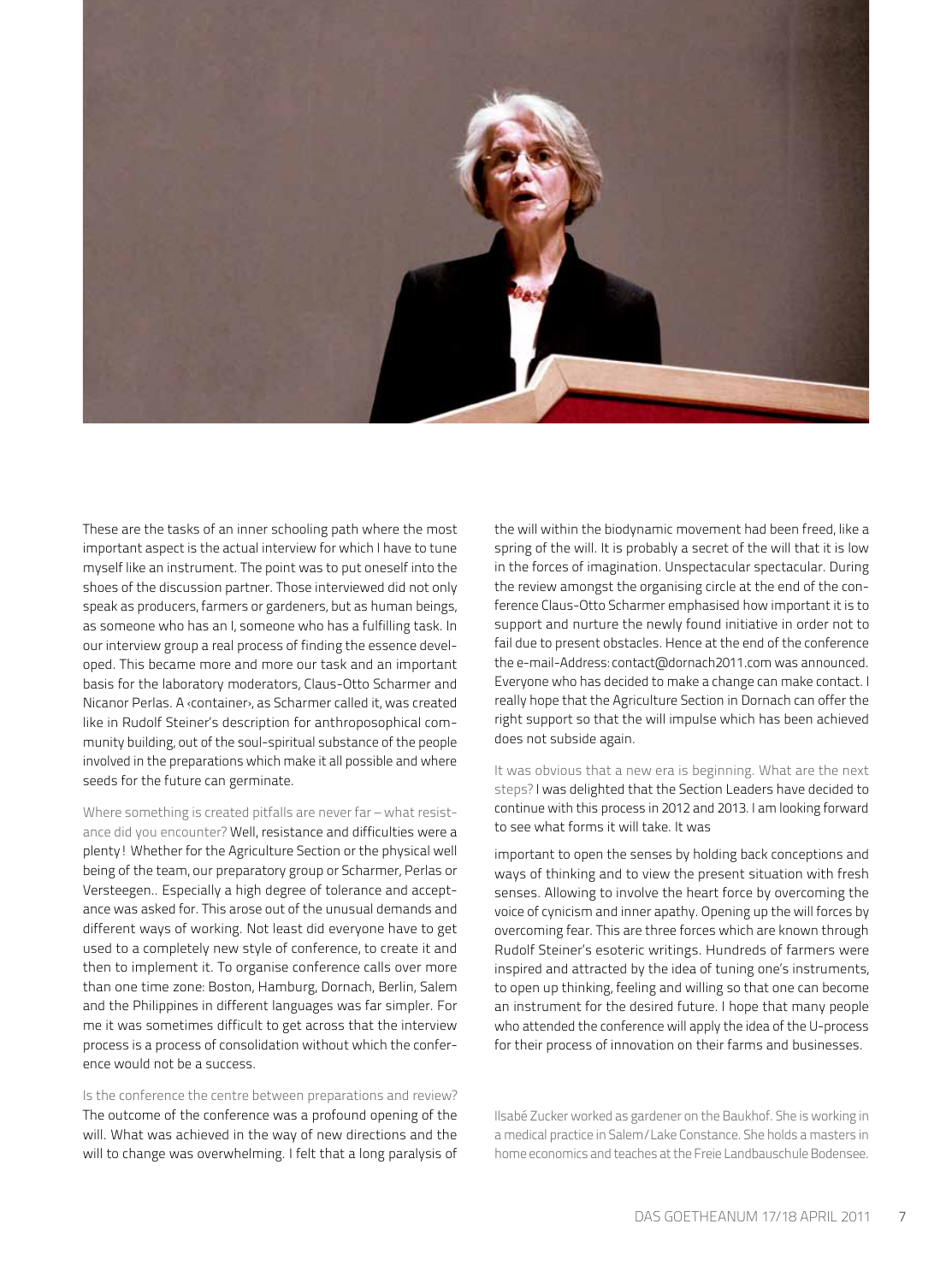### Burning Questions Leading Voices

It remains uncertain what was more important, the incredible commitment of the seven interviewers who talked to farms, businesses, individuals and groups worldwide about the situation of biodynamic agriculture, about their concerns and rewards or the replies. Just as the questions had been thoroughly prepared, the answers were looked at with equal attention. Again and again choices were made and selected. This created more than one picture of today's concerns, questions and hopes for agriculture. They were composted and thus, and this was probably noted by all present, they became a soul energy, a deepened feeling of presence. Behind each of the following simple quotes stands a biography, a thought. This thus enhanced present then forms the vessel for a ‹Future in the making›.

We have problems here in India – a few million people died of starvation. In the future, there will be hundreds of millions affected!

We are sitting on a very dangerous time bomb, you can say. We are dealing with millions of guys running around the planet, all running for food, water … things are not so rosy! Everyone has really to pull up their socks and start thinking on big.

Having read the World Agriculture Report one has to say: Well, here and now it is up to us all! It is high time, now! Now we have

to face up to our task. Do we continue to say that we have to defend our share of the market, or maybe this is no longer so important? Well, to adjust biodynamics to our tropical climate in Peru that would be relevant. And also to create an exchange, a network. A worldwide network. There are already some regional or national networks but how to keep in touch worldwide to understand what we have in common, to see that we are not alone in our struggle.

Biodynamic agriculture is left behind its opportunities and global needs.

If the biodynamic movement wants to play a part in the future, it has to become more professional and emerge from its trench warfare. Simply to do what one says one can.

If one really understands that we are not the victims but the doers and that what we do ultimately depends on us, then we have made a step forwards.

In India, we have over one hundred million hectares of what we call ‹man made waste land›, that becomes like semi desert.

That food is the basis for opportunities is not perceived, we do not need more businesses but we have to develop the business we have so that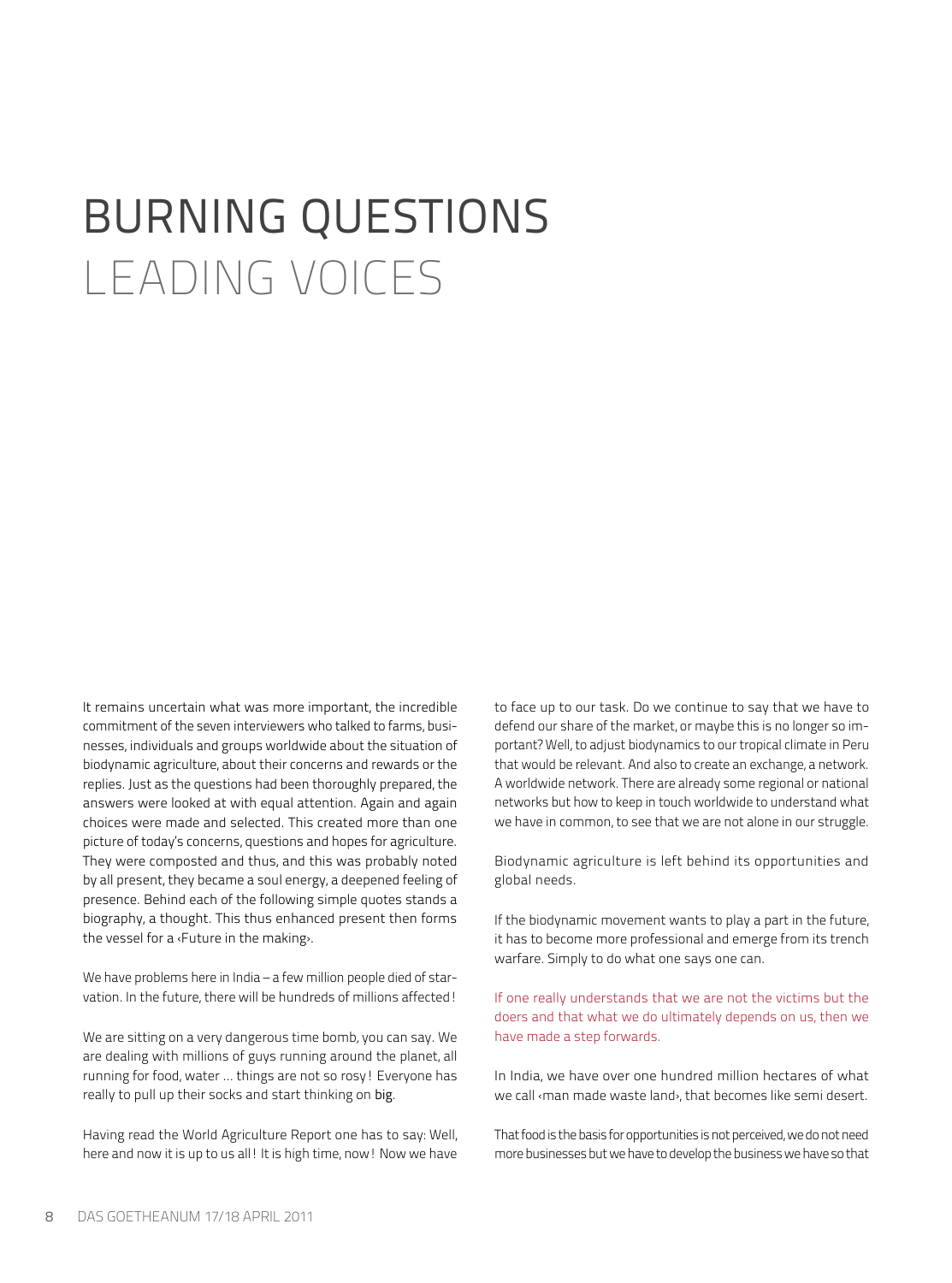

they really culminate our task. This is what I can't see at the moment.

People who ask for something, maybe to become healthy, definitely outnumber those that have something to offer.

Schools have an increasing demand. I am less aware of a material hunger than a soul-spiritual one. How does one respond to this? In all questions which we address we also have to remember our livelihood. How do we do this?

Customer: An ability to develop, from my view as customer, is to be pro-active towards the customer. These days there are farm open days, but they are more of an ‹Exhibitions› rather than an invitation to a structure dialogue with the periphery.

Farmer: Only when we really opened up did a dialogue with the customer take place. Then one notices how the people begin to start asking questions when they are shown around the farm and you begin to think: Ah, yes – this is not at all obvious for them that things are done this or that way. For me this question doesn't arise but for them it does.

Movement assumes networking. If one doesn't know anything about each other, than one isn't part of a common movement.

How does one apply Steiner's ideas today?

In Egypt I learnt: They approach things with an incredible pragmatism and openness. They say: Of course, we are not perfect. But they simply try things out and that is why they are being snubbed by the biodynamic movement, because this is not by the book.

How do we metamorphose? We as a movement?

Quality, deepening and versification … these are my three bullet points for future development.

It takes a community of volunteers to hold a farm.

That islands come about and turn into new models for living which spread and develop: Urban Farming, City Planting, Energy Efficiency, 100 % renewable energy, a great transformation, transition towns and so on. These are key words which for me are connected and which have to be put into practice in specific places where biodynamic agriculture is applied.

So I hope, Demeter International, the Goetheanum, the Hochschule – they really start thinking: my god, what is our role for this planet?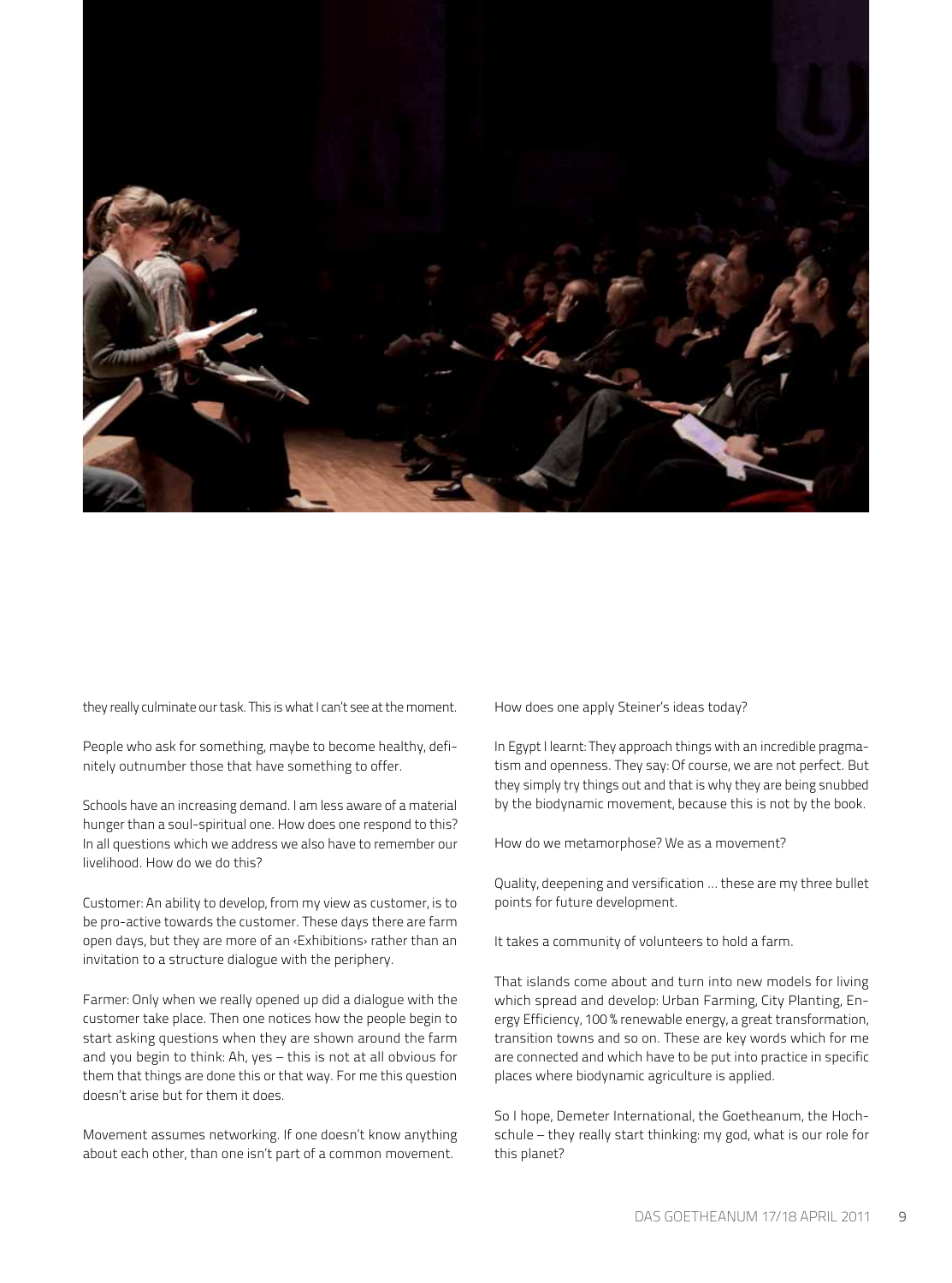# Acting Out of one Awareness

The path towards a humane world economy

To come to the Agriculture Conference at the Goetheanum resembles a little the feeling of coming home, not because my parents are here as farmers but it also means back to agriculture, back to the anthroposophical movement with which I feel connected although I rarely experience it in my day to day life.

The reason behind studying economics, and later to go to America ,for me was an interest in the transformation of capitalism, how the society in which we grew up could be changed. This transformation of society has to come through the economy. I wrote my Ph.D. on this subject which was of no interest to anyone. How do I do this in practice? This question led me to the MIT Boston, because there they do research into the notion that one only understands a social system when one has changed it. My work found an interest when it was applied to organisational and learning processes. This has now become my area of work, and due to the problems over the last decade it has become possible to also put the question of economic systems.

The question which leads me to you is what do these two questions which I have described, have in common: the practical stream within biodynamic agriculture and the change of society, the social, ecological and spiritual renewal of our civilisation. What is the link? I remember the field excursions which Wilhelm-Ernst Barkhoff and Albert Fink made where this was also the question. The question which I would like to put at the forefront today is, how do I/we have to re-think ecology so that agriculture and biodynamic farms become the architect of a social, socio-ecological and spiritual renewal?

That is the basis for this week. How do we achieve an awareness of the present? I would like to suggest that we take note of two aspects of the social field. On the one hand we constantly face the situation where existing structures have become fixed and die. We are surrounded by outdated social forms which in reality are already dead but which still continue. But then, suddenly they

collapse with more or less upheaval. On the other hand we see the sprouting force of the new. We are being touched by another social sphere where something new wants to come about which isn't as yet visible, which we can only sense. A social sphere where we start to relate differently to each other and to ourselves. We are constantly dealing with processes of dying and death as the old wears out. Then we are dealing with creative processes which are often widespread. This is something one can experience with oneself but of course also in the wider sphere. A suggestion: Put your note books away and think: Where do I experience something that is dying, where do I experience something new that wants to come into the world?

Back to the question of economics. Where can it be experienced in its purest form? In nature, because this is where productivity is at home. But when we manage a farm other things come into play: first of all work. We work with nature. This work requires resources. They are capital and tools. We need various tools, not only computers. Preparations are tools to. What else do we need? A meaningful combination of tools and work, we need management, leadership. This is about an awareness of the whole where one is not only concerned with the now but with perspectives.

In all economic processes we have to co-operate beyond boundaries without one individual determining the how and what. That is the production process. Then there is the marketing question; and a final point, I want to call it ‹Coordination Mechanism›, this means the complete link between customer and supplier, producer and farmer. A «construction» we know very well. So far nothing new has been said. Today we are dealing with a fundamental crisis of the old forms. We are aware that what we are doing is not working. Why not? Here a few statistics:

Nature: Every year humanity consumes 1.4-times as much as the earth is able to re-produce. We deplete and destroy natural resources. This is on the increase year by year. In the past 40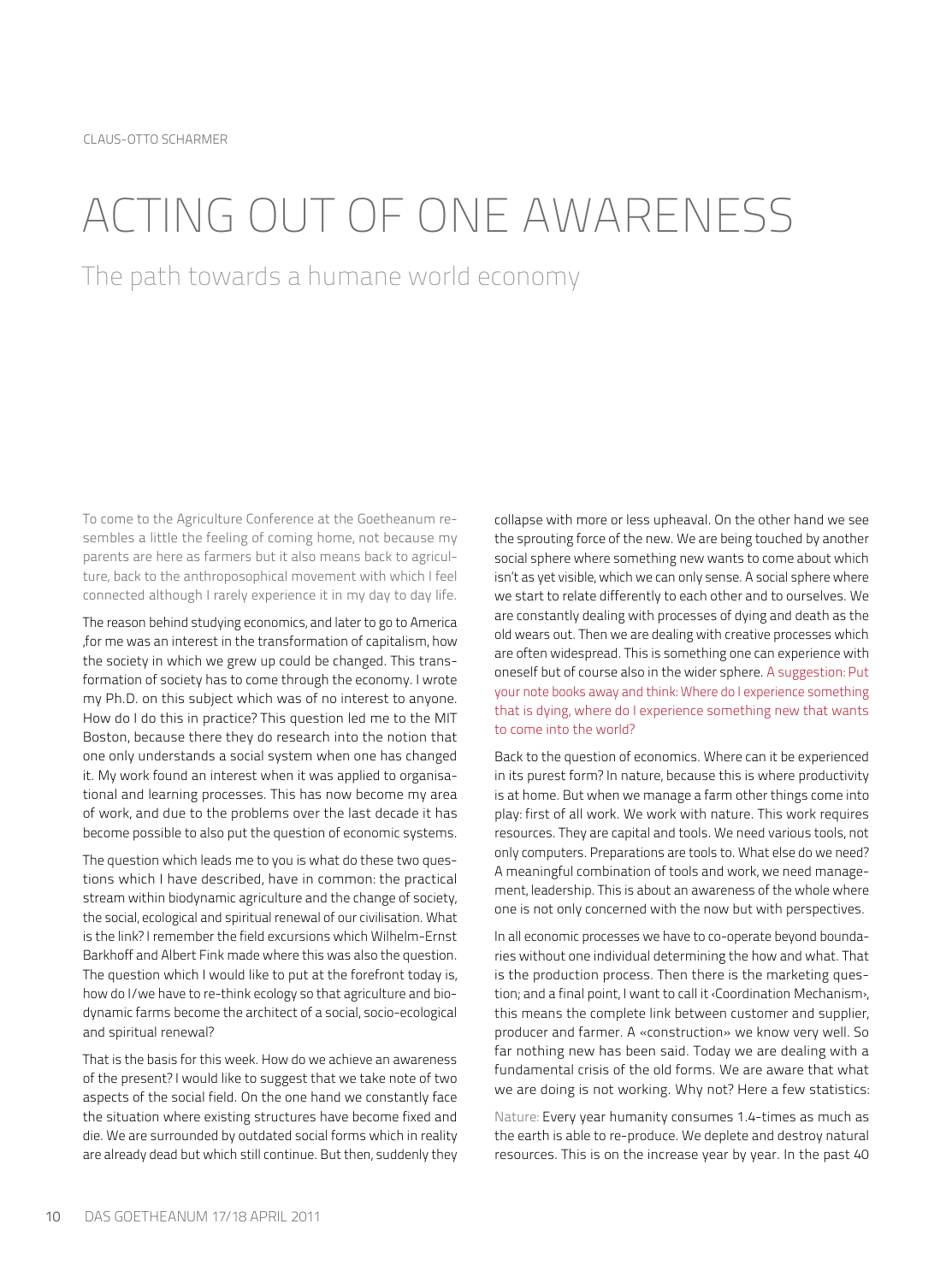

years, 30% of agricultural land has been destroyed through erosion. 30% in one generation. 3 to 4 billion people live below the poverty threshold. 1% of people own 40% of the overall wealth. The lowest 50% together own less than 1% of overall wealth.

Capital: 2006 167 Trillion Dollars circulated around the earth as liquid capital, that is three to four times more than GDP. What does this capital do? It is looking for highly speculative investment. And that produces the next bubble.

Technology: We have Biotec-Companies which are doing the same for agriculture as Wall Street Banks are for the economy. Toxic products which produce a bubble for which the weakest will have to pay in the end.

Management: Leadership today is still hierarchical, in the pyramid mode. This has survived in small and in large businesses.

Co-ordination Mechanism: What do we see? An interesting development in four stages: the first phase was hierarchy and power, state power, planned economy from above down. The second is market economy and competition, a play of strength. The market is being declared as the saviour and therefore it is a market fundamentalism. Everything becomes tradeable, including human labour. The third co-ordination mechanism which has developed over the past 50 years , is the civil society. Here life is regulated through networking dialogues, through understanding each others interests and situation. Social control regulates capitalism.

However, there is a fourth stage which rests on a common consciousness. Awareness based collective action. Here we create a common awareness with our customers, with the periphery, where everyone acts out of discernment for the situation and out of shared circumstances and not out of self-interest, that means not out of an ego-consciousness. In English I call this ‹from Ego System Awareness to Eco System Awareness›. This is not only market economy. In a market economy we are driven by an ego-consciousness. What does a customer relationship look like? Is it only about produce? This is only the first level. Secondly it is about experience. Customers come to the farm and they experience something. A third level is where it is not only about what is experienced but here an awareness is awakened. We are no longer at an exhibition, but we enter into a dialogue in which one begins to see oneself as part of the whole. Fourthly is a farm as a place of calm where I can access my deeper self where I am really myself. This is a consciousness widening, a deepening. Here I notice whom I really am and why I am here. When I awaken to a deeper level of my Self I can reach shared impulses of action. Indeed there is much to learn from this dialogue. Here it is a community which lies beyond the self that inspires us.

We manage the global ecological, social problems by expanding the consciousness of those involved from ego-consciousness to shared consciousness. Rudolf Steiner called it association. That is the challenge for our generation. Could it be that the birth of this consciousness of a shared social, ecological and spiritual connection wants to be realized first on a local level? It is difficult to paint the abstract connections , but at a local agricultural level they are visible. This fourth economical phase asks for a shared consciousness to enter into all areas of economic life, to awaken on that level where we are still asleep. The civil movement also takes this direction. That is a large movement. What role do we play? Ecology and sustainability alone will no longer make a difference, now it is about more than that, it is about the inner space of each and every one who so developed is able to create a new community. It is a building site for all of us. I am looking forward to working together on these themes.

Claus-Otto Scharmer studied economic sciences in Witten/Herdecke. He is a Senior Lecturer at the Massachusetts Institute of Technology (MIT) and founder of the Presencing Institute..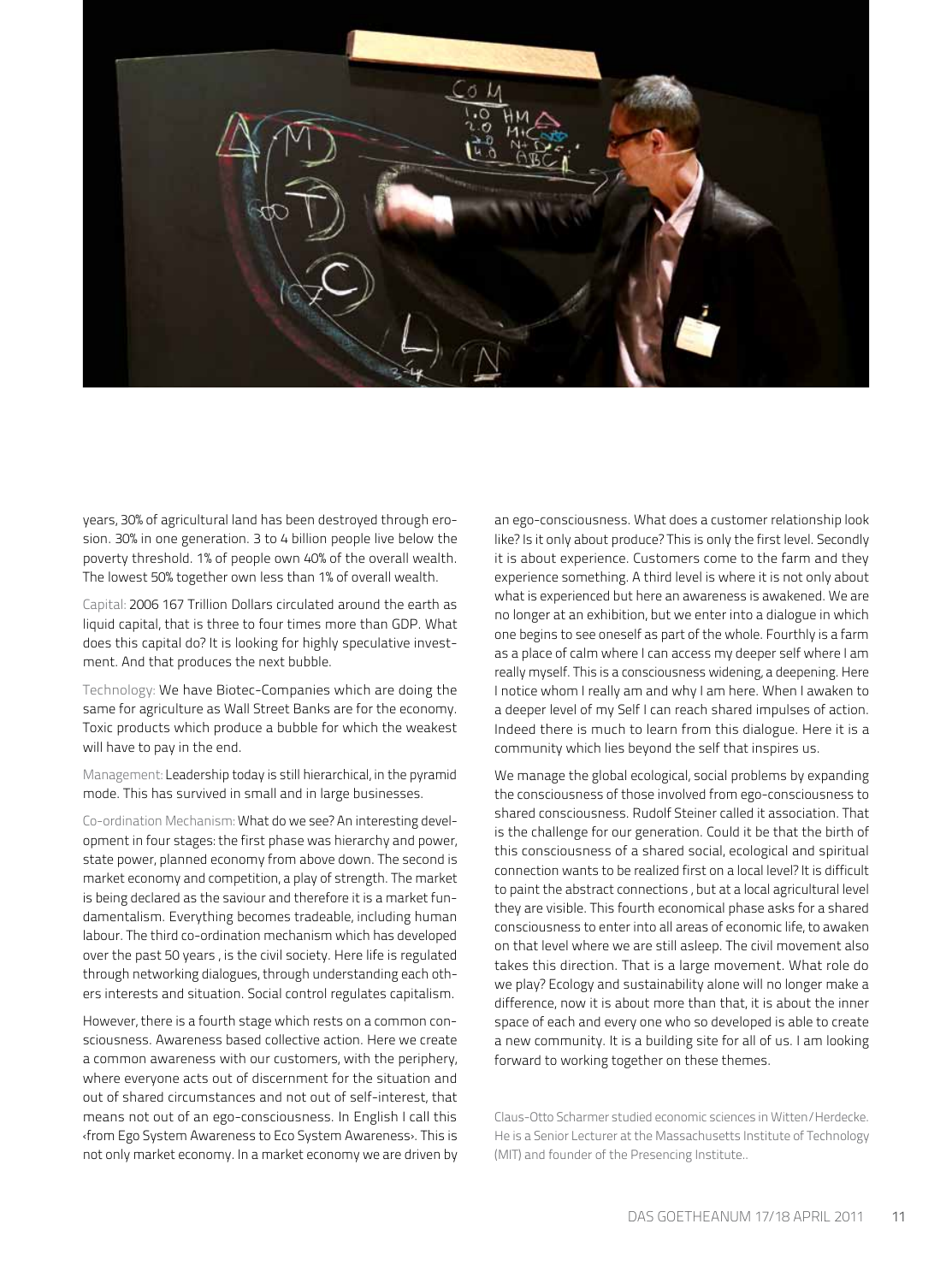#### Earth's Dignity

A Plea

From burning issues to beacons of light is the title of the conference. Yes it is burning indeed. There are one billion people who go hungry and half of them produce food. Something is going dreadfully wrong when even farmers and gardeners have to go hungry. This fact did not arise over night but happened in two steps. First industrialisation agriculture, the «green Revolution» which is neither green nor revolutionary. Bill Gates and his financially strong foundation are a leading force in AGRA (Alliance for a green revolution in Africa). They see agriculture as a war and the weapons are pesticides and fertilizers benefiting the chemical industry; however it is a against the people. Instead of biodiversity we have monoculture. Our small holdings are reduced, forestry and animal husbandry were banished. Fertility has decreased. What has been advertised as a step against world hunger was a path to hunger. Local seeds were patented and prices increased so that farmers became poorer. In India the so-called BT-Cotton was introduced. However, the American highly cultivated cotton also brought the boll-worm to India. Thirteen times as much pesticides were required. The consequences in India are so drastic that since 1979 an unbelievably 25.000 suicides, mainly amongst farmers, have been recorded. We can prove that 85% of these suicides are linked to BT-cotton In India we say a prayer during sowing: «May the seed be inexhaustible» referring to the seed as the seed of life. From agricultural business like Monsanto I hear: «May the seed be exhaustible so that profits are inexhaustible.» Therefore we are working together in a big coalition of movements in order to safeguard the diversity of seeds. Maintaining a diversity is the basis of life. There are many who belief food is just a commodity. But food as commodity does not fit into the circle of life. When food becomes a commodity it becomes worthwhile to use 70% of US-cereal as animal fodder, and speculation increases the price of bread. When we begin to see food as sacred, then we re-discover how sacred

our earth is. Those who concern themselves about the earth, the farmers, are doing this service. It is about the sacredness of life.

This year is not only Rudolf Steiner's 150th anniversary but it is also the 150th anniversary of our national poet Tagore. He wrote a wonderful poem to Mother Earth. It says: «I will pour my songs into your mute heart, and my love into your love. I will worship you with labour. I have seen your tender face and I love your mournful dust, Mother Earth.» This sentence: «I will worship you with love» is important. Claus-Otto Scharmer has already emphasised: Everything starts with nature. It gives us everything, but what do we give in return? Only our beloved effort. And this sacred work has been declared a curse. Productive agriculture today means to be able to do without human labour. American agriculture thus is the most productive because there less people live on the land than in prisons.

But why this attack on small holders everywhere in the world? It is a last refuge of freedom! Recently I interviewed organic farmers in the Indian mountains. An old woman was asked why she farmed in this terrible place. Her reply was: «It is the only way of being completely free» Every human being needs food, therefore agriculture counts as a primary economy which gains its vitality from the diversity and initiative of the whole of society. Besides the biological dangers from genetically modified plants there are also legal dangers. Patented genomes are not there for breeding reasons but to gamble on Wall Street. The aim is that every grain that we want to plant we pay the apparent owners. It is an attack on two fronts: They destroy independent seed supply through over-regulation and force us to buy the patented seeds. North Africa is freeing itself of dictatorships and here we are establishing an economic dictatorship which wants to get hold of the planet's resources. It is a next step in dominance of the earth after owning the land. This too speaks of a terrifying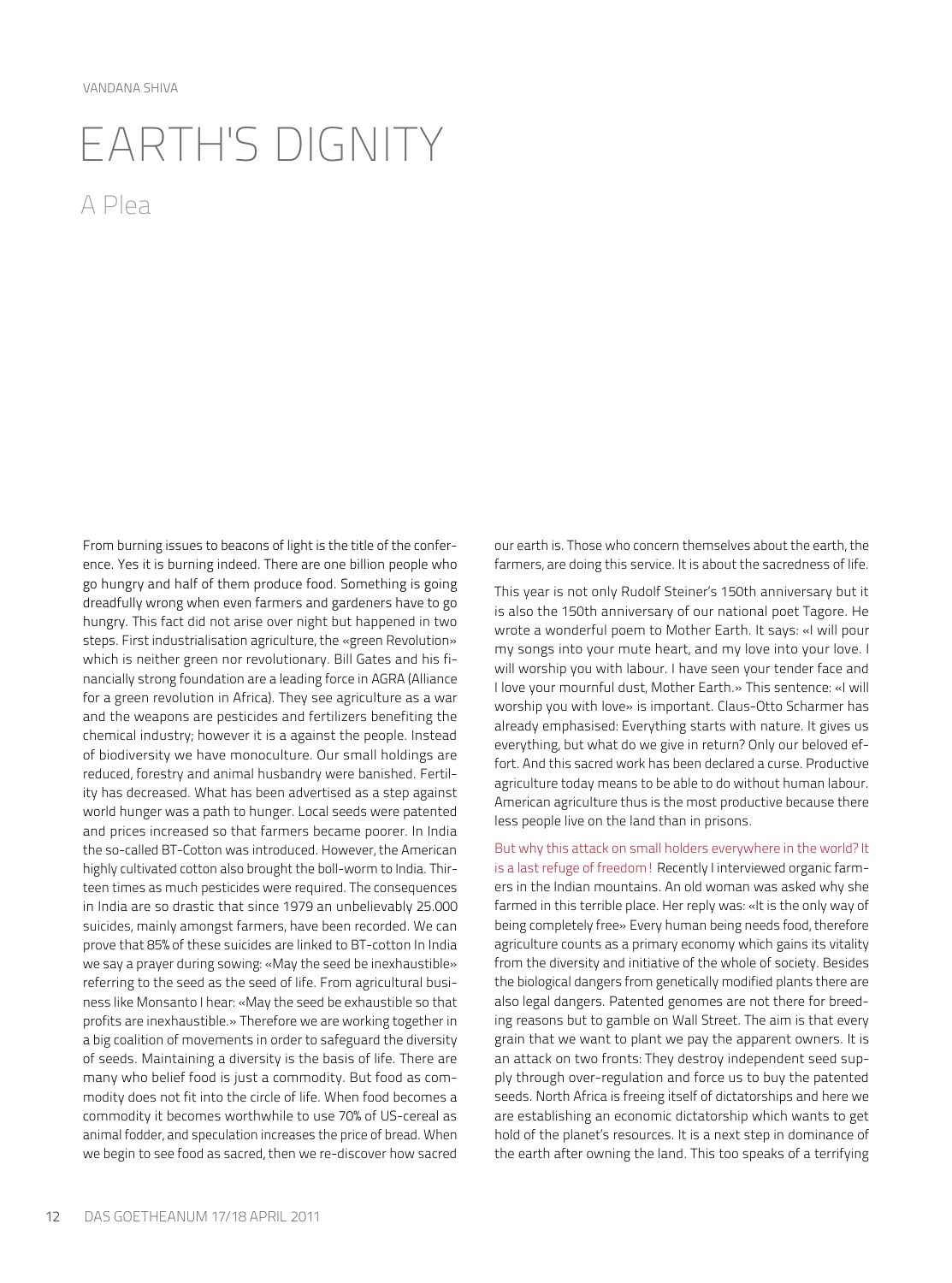

dynamic. Rich states and businesses buy land in Africa. They say that 76% of the earth's bio mass is still unused. A woman collecting fire wood in order to cook a meal, camels grazing on pasture - all this is viewed as wasted bio mass. As if they were saying: That a river's water flows into the sea is a waste of water.

We are looking towards the future and we now that the biological and cultural diversity and de-centralised structures are the basis for a healthy and fruitful development. Here we do not fear comparisons. 14 quintals of rice can be produced by a biodynamically managed hectare of land, whilst land farmed with chemical fertilizer and monoculture only gives 12 quintals. They say that the «chemical» rice is more productive because the financial profit is higher. Then we have to look at protein, carbon-hydrates and fat. 338 units for 90 with the chemical system. Folic Acid which is needed by pregnant women, 554 to 0, or calcium 3420 to 100. We have made a rough calculation. If we were to realize this expanded ecological system that respects life and national cultures in all Arab countries, we would have enough food for 2,5 Billion people, more than double the population of India. You have probably heard of the golden rice which prevents blindness because it contains Beta Carotin. We have discovered that our local rice contains more of it. Neither do we need genetically modified rice for Vitamin A. Ecological cultivation in India can produce sufficient Vitamin A for 1,5 Billion people and Folic Acid for 1,7 Billion pregnant women. There is no reason for children to starve. And yet in India annually one million children do due to malnourishment. Why? Because food is no longer grown but commodities. And the diversity of human food has shrunk from 8500 plants to mainly eight worldwide traded commodities. In my book ‹Soil not Oil› I work on the assumption of IBCC-Data. This shows that 40% of the climate problem has been caused by industrial agriculture and food production and thus could be solved by biodynamic cultivation. The objection usually raised is emission trading. This has increased the emissions by 16% and made the perpetrators richer and richer. We are faced with a world where everything is a commodity and life is being privatised and industrialised with the result that the work of small holders bis criminalized. President Evo Morales of Bolivia had the courage to demand a general declaration of rights for Mother Earth. In our time we have to recognise that without this right by Mother Earth there will be no human rights. The moment we accept that, a sacred band is woven between man and earth. A band which is found in the spiritual cosmologies of many cultures. We are entering exciting times if we are able to do away with the old divisions between North and South, between producer and consumer, between farmer and scientist on the path to a different consciousness. The earth is the reason for a new civilization. From the small country of Bhutan I received an invitation to switch their agriculture 100% to biodynamic. The government had discovered that growth also has to include personal happiness.

I want to close with the wish that create much more community and inter-action: between centres like the Goetheanum, all farms where you are working and all areas where human freedom is seen as a value. The most important thing we have learnt from Gandhi is the expression «Satyagraha». This means the force of the soul for truth. When we look towards the future we have to keep an eye on the wonderful majesty of the earth. The freedom to decide what we eat and what not lies in our hands. Wendell Berry expressed it fantastically: Eating is an agricultural act. What we consume is what we support. They are small actions which, multiplied over the whole earth will start a food revolution. Let's do it together!

Vandana Shiva is an Indian Rights Campaigner and Environmentalist. She studied Quantum Physics and received the Alternative Novel Price in 1993 . Her recent book: ‹Life without Oil›.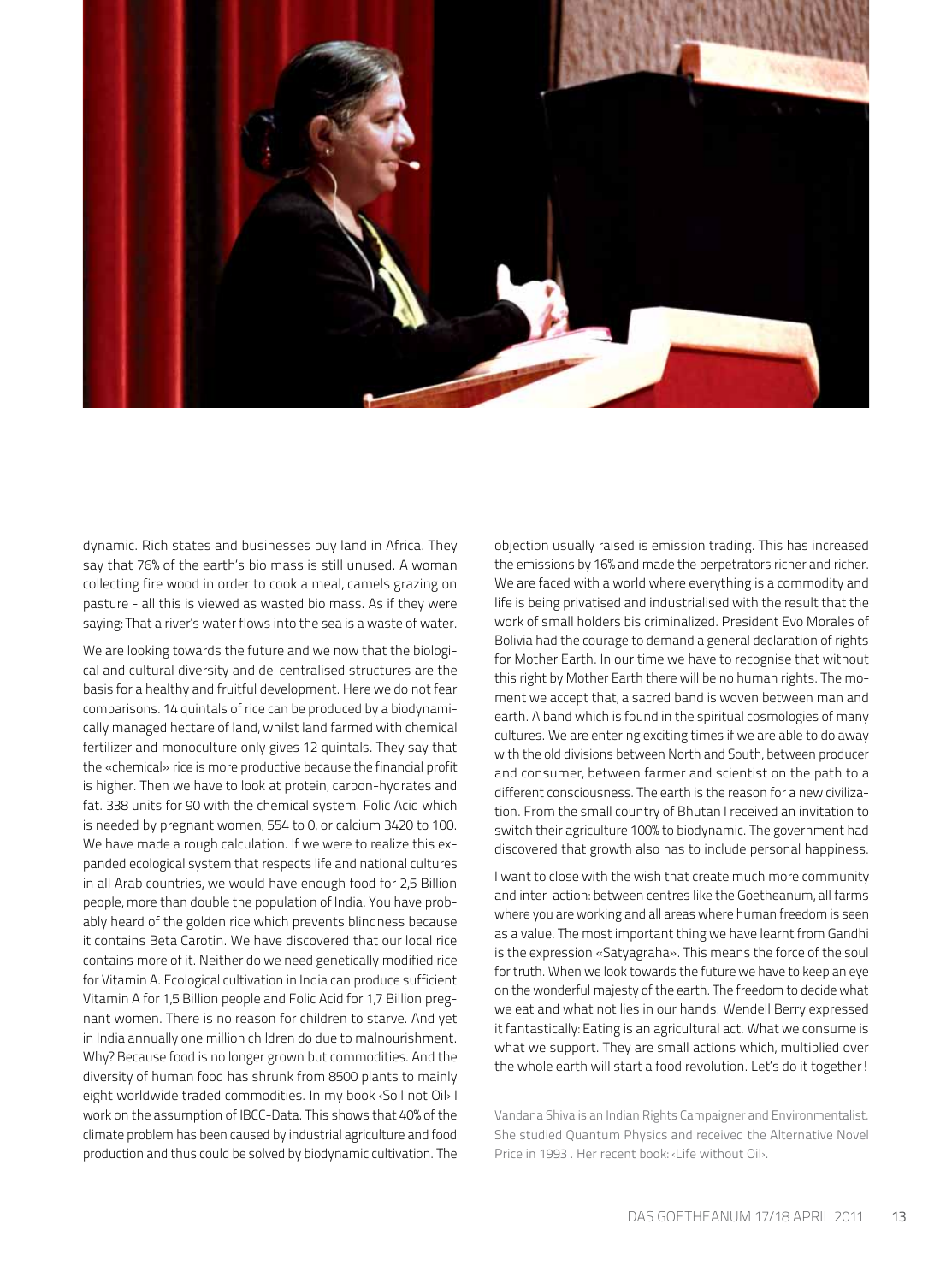#### Preparations For a spiritual life

Thomas Lüthi

#### **BUILDING ON** the Earths Future

In the Leading Thoughts nos. 153-155, «What is the earth in reality within the macrocosm?» Rudolf Steiner shows the evolution of the earth and man. The cosmos died and thus made human freedom possible. Nature's process of dying in winter bare witness to the same forces that also allowed the cosmos to die. However, life forces are not exhausted by plant shoots in spring. A surplus of life forces remains. This surplus sprouting force streams into the macrocosm. Out of these plant forces a new macrocosm is formed, regulated by mineral forces. The earthly stands newly enlivened within the dead macrocosm. The earth is thus not a speck of dust within the universe, but resembles a plant seed full of future potential. Man lives in both processes: In thinking he is part of the dying process whilst in his will he relates to the budding stream. As human beings we are capable to perceive the budding mineral, plant and animal and thus comprehend the future stream beyond the will. The certainty that the earth is the embryonic germ of a future macrocosm can be grasped within the mind.

The 183 anthroposophical Leading Thoughts are something special in Rudolf Steiner's work. Hardly any other writing makes such striking statements whilst at the same time being so mysterious, sounding simple yet being difficult to comprehend. Here, without reservation, Rudolf Steiner develops great thought pictures on the physical, soul and spiritual life of man, the cosmos and the gods. «Given out as suggestions from the Goetheanum» is the header to these leading thoughts for anthroposophical work. Working with them is to be completely free and yet these thoughts are meant to enhance « the unity and organic wholeness of the work of the Society» . This may be the reason why the study of the Leading Thoughts, this later work by Rudolf Steiner, has for many years been central to the conference. If you study the texts, allowing Rudolf Steiner to take you by the hand, then you may discover that the Leading Thoughts, in their mature form, are something comparable to the preparations for a spiritual life. Thomas Lüthi, Jean-Michel Florin and Ueli Hurter each made sketches on the «anthroposophical preparations» Thomas Lüthi is a member of the leadership team of the

Section for Agriculture and is President of Demeter International. | Jean-Michel Florin is Coordinator for the Bio-Dynamic Agriculture Association in France and also a member of the leadership team of the Section for Agriculture. We have a natural relationship to our earthly environment. We can touch things. But what about our cosmic environment? We experience sunrise and sunset and at the same time we know that the earth turns around its own axis. We know the distance to moon, sun and stars. When these dimensions become an experience one feels an emptiness, a void.

But everything is connected: life forces take hold of minerals, animals digest plants. The one joins the other and the part serves the whole. Life processes run rhythmically. The seed opens to the environment, unfolding, winter rest, growth with the sun and flowers arise out of the buds. Pollen is released and taken away by air and wind. The development of the seed depends on whether a communication, in the form of pollen, comes from the future. The stream of the past is not sufficient.

In Sweden you can stand below a birch tree at the beginning of May and listen to the opening buds. First the leaves are translucent, then they condense into leaves. The leaf goes through spring and summer. At the same time a mark develops in the axle of the leaf. Autumn comes and the matured leaf colours yellow, others red and withers. It becomes heavy and falls to the ground. It has become darker and colder, the whole of nature breathes in. When the matured leaf has fulfilled its task and enters the withering process, the germination of the new begins. Rudolf Steiner describes how the plant does not just grow for its own development but how it develops a surplus energy which streams into the cosmos.

Surplus forces from minerals give direction to the plants. At the same time spaces are created in nature and on farms through the activities of the animals which, depending on species, are of specific concentration. The earth has the task of renewing the macrocosm. For this it has to fight against the impulse to continue with the old. Out of the dust particle earth, a new macrocosm is born and the old, dead one has disintegrated. This means that we live and act at a decisive moment in time, at a turning point.

The question about the meaning and goal of one's own life thus receives a great reply. Within the earth's being exists a sprouting world. Every plant form, every stone, each one of these beings contributes to the earth becoming the embryonic germ of a new, revived macrocosm. Do we recognise this and seize the opportunity to follow it up?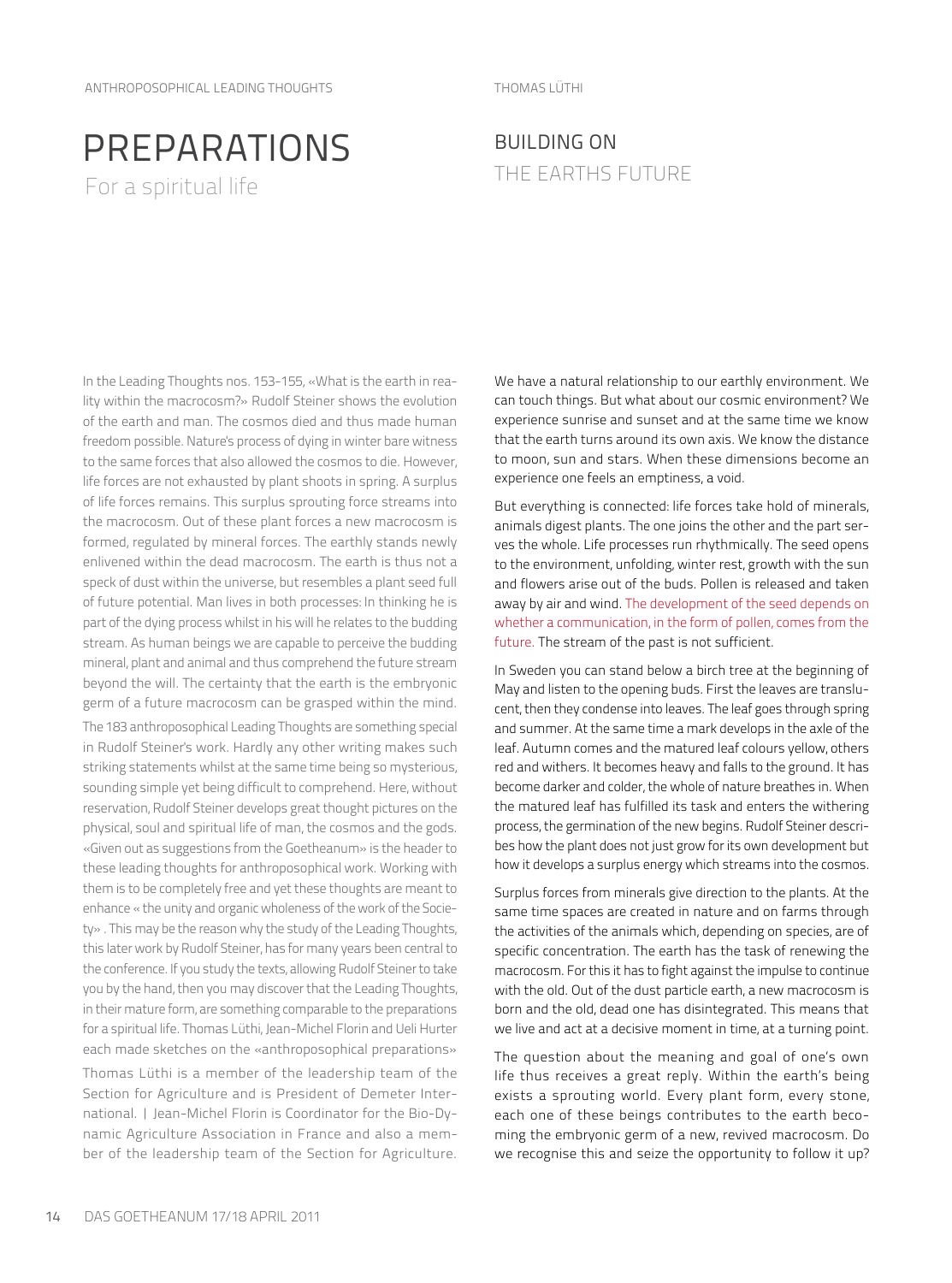#### natural surplus

Ueli Hurter

#### The Future of Ora et Labora

Rudolf Steiner speaks of «superfluous forces of germination» in nature. Don't nature's forces loose energy? How is it possible to understand this contradiction? I will start with a winter walk in the Vosges: I am walking along the edge of a beach forest, the sky is blue, the soul is light. Everything is happy as if heaven was reaching down to earth. The bare beaches are decked with frost, ice needles are glimmering in the sun to the background of the blue sky. The whole atmosphere appears linear.

Snowflakes fall off a tree: surprised I note that all snowflakes are subject to the same principle and yet each one is different. The usual thought arises that snow is water and yet, they are both quite different. In order for me to drink water, snow would have to loose its form. Either one has the substance or the form. Are the crystallising forces restricted to substance or do they penetrate space? Is there not a surplus of invisible, available forces which enable crystallisation?

And suddenly the atmosphere changes: A sound, a small sharp shriek from one of the trees. My attention is drawn from space to point. Something is moving in the tree, a greenly ball of feathers, a bird. Although it moves it remains within the shadow of the fir branches. It lends soul to the landscape. It is as if it communicates its own inner atmosphere to the world through its song. Every animal lends its special character to its surroundings. This creates a sphere, a self-enclosed totality.

Moving on I discover areas of snow where I think – is the snow dirty? Upon looking closer it becomes clear that it is an accumulation of birch seeds. The dust particles are seeds. I try to imagine the birch which might grow out of the seeds. Out of this surplus potential only one will grow, precisely at that moment when the seed germinates and the plant connects to its environment. What happens to the non-realised potential? Are these not the surplus forces of which the Michael letters speak?

Mineral, plant and animal incarnate as best as possible into existing conditions and the unused surplus of forces belongs to the cosmos. These different surplus forces come together to create a new macrocosm.

Where man's will is at work we find access to what is burgeoning, to that level of the earth's being which is a seed for the future macrocosm. Because will is subconscious this connection remains hidden. Where we work physically, consciousness is elusive, we are a little ‹stupid›. This stupidity is interesting. Already in times gone past did intelligent children leave the farm. The others became farmers. Therefore agriculture has been sheltered from intellectualisation for so long. This kind of stupidity is not longer possible today. Yet it is a fact, according to the Michael letters and life experience, that the future is not accessible to thinking but to willing. How can we be stupid in a futuristic sense? Do we have a chance to develop ourselves as willing beings as stated in this letter so that a design of the future is possible? I would like to give three examples where I found some of this nature of the will.

For weeks one has wanted to mow, but the weather does not play ball. The will jams. If a gap arises everything has to give way to the < I want > . Empathy is lost. It is as if one was wearing armoury. That which strengthens us and brings success, the fiery forces of the will, can become a social barrier.

The second experience concerns the long term will. It is surprising that we do not give up. Although everything we plan takes longer than expected. What force is it that makes us endure? It is the force that meets these goals from the future as an advent stream. They are the ideals which come out of the stream of will, the ideal future which will come and is already here.

What used to be called ‹Pray and Work› is now fulfilled in this commitment. This ‹Pray and Work› as community rule has made it possible to cultivate nature. Today this can only be achieved out of individual responsibility, out of a will for the future, the conscience. The earth is a seed and not a dust particle. That is one of the ideals which quicken when it takes longer than expected.

There are situations, as for example stirring a preparation over an hour, where the <l want> becomes an <lt wants>. This little <l want› meets a great will in doing and this will awakens my I. My will substance meets what is wanted now. This passing over into each other is an experience of the presence of that spirit who is being addressed in the letter as ‹Michael›. This encounter changes us and therefore I call this willing ‹destiny willing›.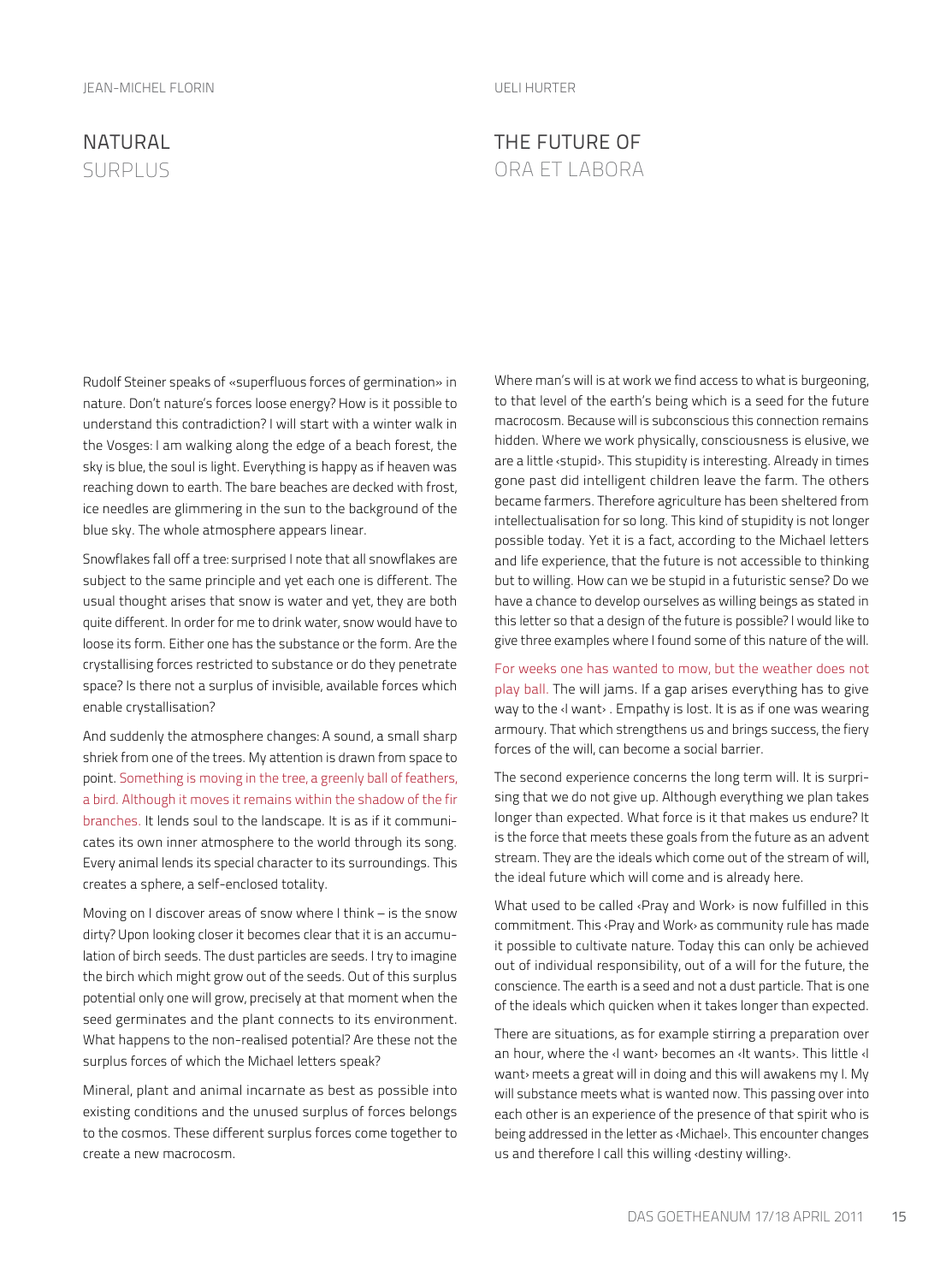### We Are Changing

Agriculture as a place for becoming human

In the Agricultural Course Rudolf Steiner states that agriculture is linked to the wider spheres of life, not just to our farm and our geographic region, but with the earth, the whole cosmos. Therefore the Agricultural Course starts with cosmic realities, the stars and planets and then goes deeper, right into the qualities of the soil. It is important to remember this when we talk about the burning issues on our farms. These burning questions cannot find answers on the level of the farm but only within a larger context. Every farm has its place within a global economy and in the whole cosmos. Yesterday Claus-Otto Scharmer asked two questions: What is dying? What is emerging? What dies drags humanity away from its cosmic picture to a very different kind of humanity. Yet whilst economical, political and cultural institutions are dying, there is also a birth in this death. I think we have to understand this in order to learn the historical lessons which our movement is facing now, for example with regard to genetic engineering. Genetic engineering is already outdated compared to synthetic biology. The actual construction of life forms has not been possible until now, but synthetic biology indeed creates artificial life, or what you understand as artificial life. The thoughts that animate such enterprises are based on the understanding that the whole universe is mechanical. Everything which is labelled extreme technology moves the agricultural situation into a different direction. The first centre which works on such ideals for a future agriculture was opened in Brazil this year. Through fast prototyping over 52 technologies which arose over the past decades and which are very powerful by themselves, are now applied combined. Nanotechnology, Biotechnology, Information Technology and Cognitive Technology, which includes artificial intelligence. When this combines the impact on agriculture will be dramatic. What is the picture that lives there, of a future agriculture? Yesterday Vandana Shiva said that these researcher are not happy that only 26 % of the earth's biomass is used. They claim that this is a great waste and that we have to make use of 100 % of the biomass. That means that trees, shrubs and matter with a high carbon content have to be turned into pulp through a variety of chemical and nano-technical processes, so that all kinds of food, medicine and beverages can be produced from it. That is the nano-technological dream. The intention really exists to build such factories in Brazil and this means that the future of agriculture is no longer on the land. It will then be separate of any link to the cosmos. You can guess what this means with regard to human food, the opportunities for human consciousness and the future of the planet.

This is not an empty dream because billions of dollars are being spent on this. Another aspect is geo-engineering. This looks at the possibility to solve the problems of climate change technologically. For example by filtering sunlight or the cooling of cloud formations which are created through artificial volcanic eruptions, or miniature particles which are being emitted into the oceans and which are intended to bind carbon dioxide. Scientists and entrepreneurs move into this direction because the costs are manageable. What they are not saying is what the consequences are for Asia and Africa. There it can lead to massive droughts whilst the climate in the USA and Europe becomes milder. This brings us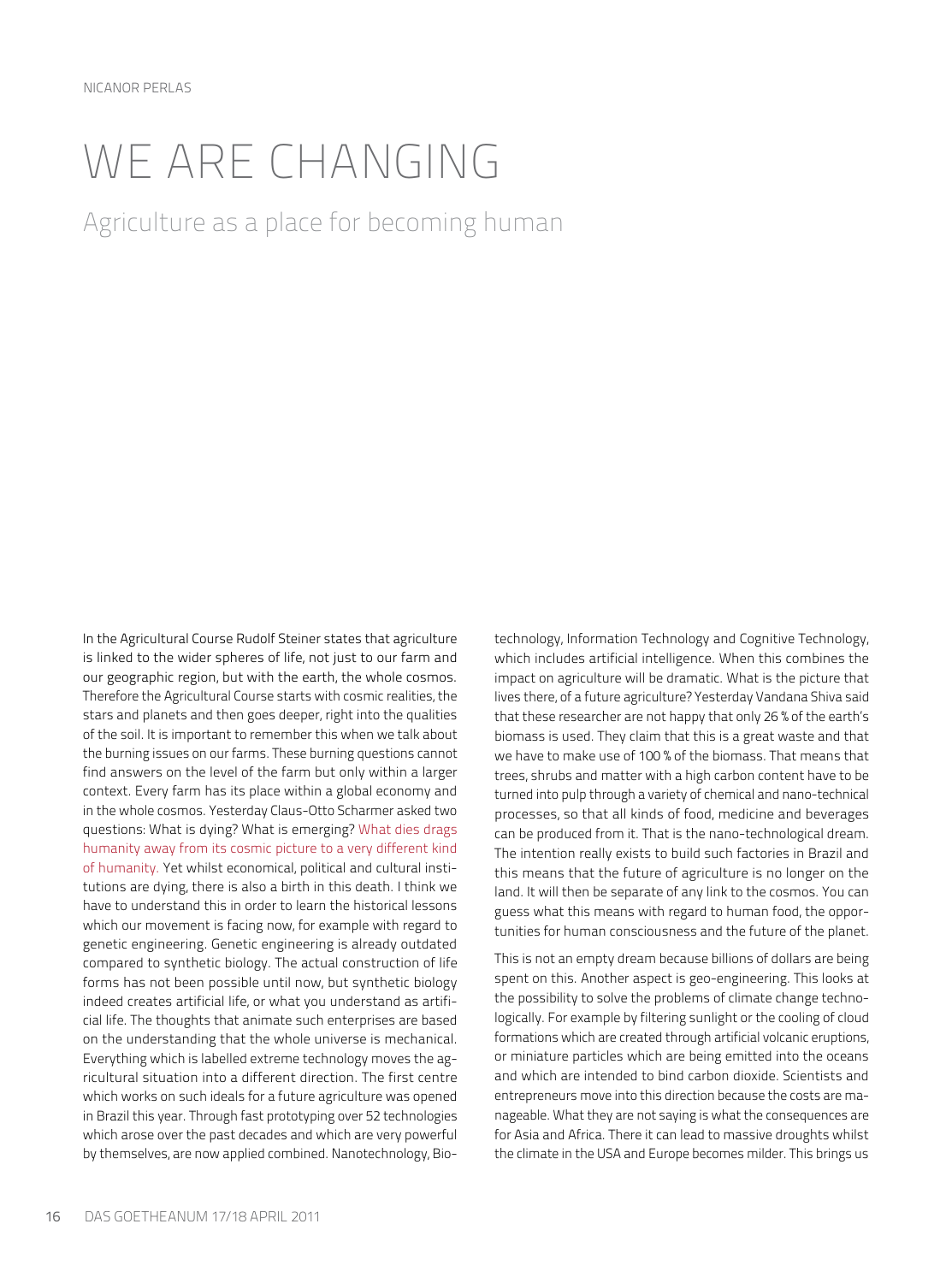

back to Apartheid, where the poor suffer from the side effects. But then there are also forces which stream upwards. This happens a little outside the biodynamic movement. However, if it wanted to it could enter into a fruitful relationship. Let me mention two of such elevating initiatives: There are approaches in science which are truly astonishing and which are now infiltrating conventional science. All that you call ‹new sciences›, for example epigenetic biology. There is an amazing contrast between synthetic biology and epigenetic, which has now entered the main stream. It says that DNA, contrary to hitherto assumptions, is not the central determining factor of life. It is important but other factors also play a role, for example the cytoplasmic environment of the genome or the surrounding cell tissue, the behaviour of the organism and even consciousness itself. Despite this, with synthetic biology we have the phenomena that theories produce technologies with increasing speed whose scientific basis is rather questionable. In contrast, epigenetic biology explains some of the amazing processes which take place in biodynamic agriculture. Therefore it is a matter of the heart to understand what is happening in this area. Even closer to what is referred to in the Leading Thoughts are developments in Astrophysics. One of its basic assumptions, supported by the unbelievable harmony and order of the universe, is that the universe is indeed ruled by a higher intelligence. In its creation as in all life which unites the earth and all galaxies to a great whole and that there lies a wisdom behind the developing universe. That is quite a strong picture and it is surprising that colleagues from another field arrive at such concurrent picture. It is interesting that Rudolf Steiner incarnated in 1861 creating the foundations for a perception for an upward trust and which make a conscious participation in the cosmos possible. At the end of his life he spoke about the uprising of sub-nature and its technological consequences. He speaks about the need to develop a consciousness that is just as forceful as the fall of consciousness. It is about metamorphosing these forces, not as enemies of technology but with the question of how one can make use of it so that humanity and the planet can be served. Only this consciousness force can offer a balance so that we are not pulled into the grave of civilisation. We cannot solve the challenges we are facing in the biodynamic work, unless our consciousness itself is transformed at a deeper more fundamental level, as we shall see and hopefully will experience in the lab. Who are we as human beings? That is the basic question of our planet and also the question that awaits us in the U . Who are we? What is our task? An amazing, cosmic drama is taking place through us and the planet for which we have to awaken as biodynamic farmers. The work on our farms is not being done to produce food however important this may be for mankind. Neither do we work for ecology. In the end our task is a deep discovery of ourselves and the question why we are here. Biodynamic farms can become places for a new community . We, ourselves, will change with this process and so will our work and the outcome of this drama, this fall or rise depends on us.

Nicanor Perlas is a Sociologist, Agrarian Scientist and Environmental Activist. He founded the Centre for Development Alternatives and holds the Alternative Nobel price.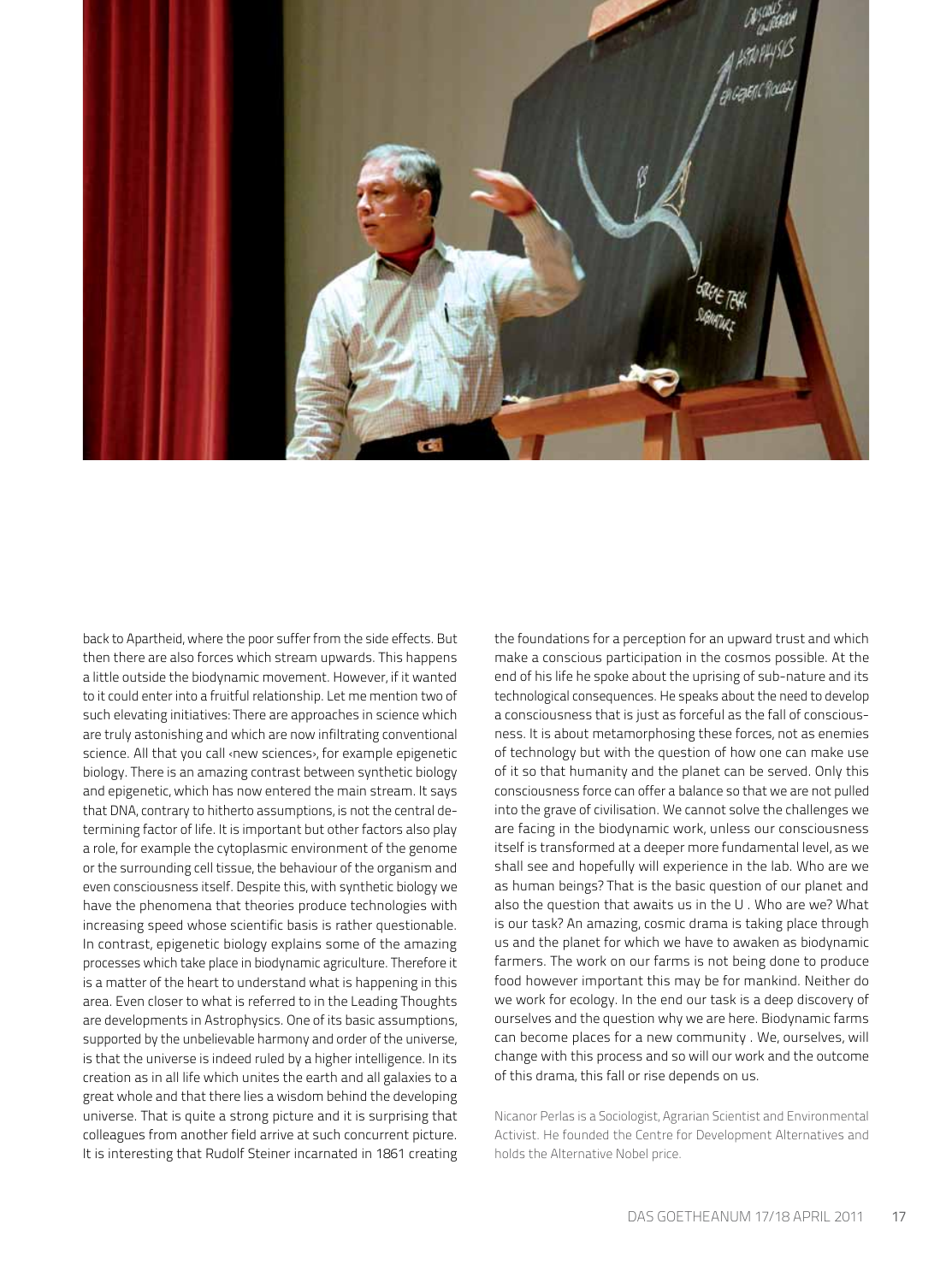### Future Workshop

Tools for higher alertness

There are two ways of learning. One draws conclusions for the future from the past, from past experiences and insights. The other is less known: less assured and more exciting, it is the daily bread of artists and inventors because this is learning from the future, or as Claus-Otto Scharmer called it, learning from the enfolding future. Whilst logic and knowledge are part of «old» learning, here attention and presence are the driving force. The more complex the presence is and the quicker the wheel turns, the more important becomes this still little known form of learning. The word «Repent» (change your ways) is 2000 years old, however it has never been as topical as today. To understand it a-new, either in sole contemplation, in discussion with one, five or more than 300 people, was the aim of the twelve hour future workshop facilitated by Nicanor Perlas and Claus-Otto Scharmer, as well as co-facilitators and translators. It is social field work which is familiar to every gardener, says Scharmer. You know that plant growth, visible vitality, is based on an invisible life energy from within the earth. It was about this inner earth force. It is silent and unspectacular but at times it was at hand with such intensity and fervour rendering participants speechless over this present beyond thoughts and language.

‹What dies and what wants to become?›, was one of the starter questions. In order to answer this question in more detail, Perlas and Scharmer pointed to the four stages of alertness which arise during speaking and listening.

1. Uncoiling Habits of Judging | Only to hear what is familiar and only to say what others want to hear is not really communication. Claus-Otto Scharmer thus speaks of an autistic system, I.e. I don't say what I think. | Downloading.

2. Factual Listening/Speaking | I am able to comprehend facts including those contradicting my own knowledge. I register different points of view. I am able to articulate my point of view. Now discussion is possible. | Adaptive System, i.e. say what I think, I hear the facts.

3. Empathetic Listening/Speaking | I am able to empathise with the speaker and can see things through his eyes; I can share his experience. I hear what he is trying to say rather what he says. An emotional, inner contact comes about. I speak about myself as part of the whole and rise from defence to discovery of points of view. Now dialogue is possible. | Self-reflective System. I see myself.

4. Generative Listening/Speaking | I am able to hear the source out of which is being spoken. It is a creative listening. A new connection comes about with the future whole, a transformation of identity and self. I speak about an opportunity in the making, stillness, collective creativity and the stream of creative energy becomes visible. | Generative System, I am myself.

One of Claus-Otto Scharmer's discovery is that stage 2 is about sovereignty or the opening up of thinking and stage 3 an opening of the feeling life. The final stage is an opening up of the will.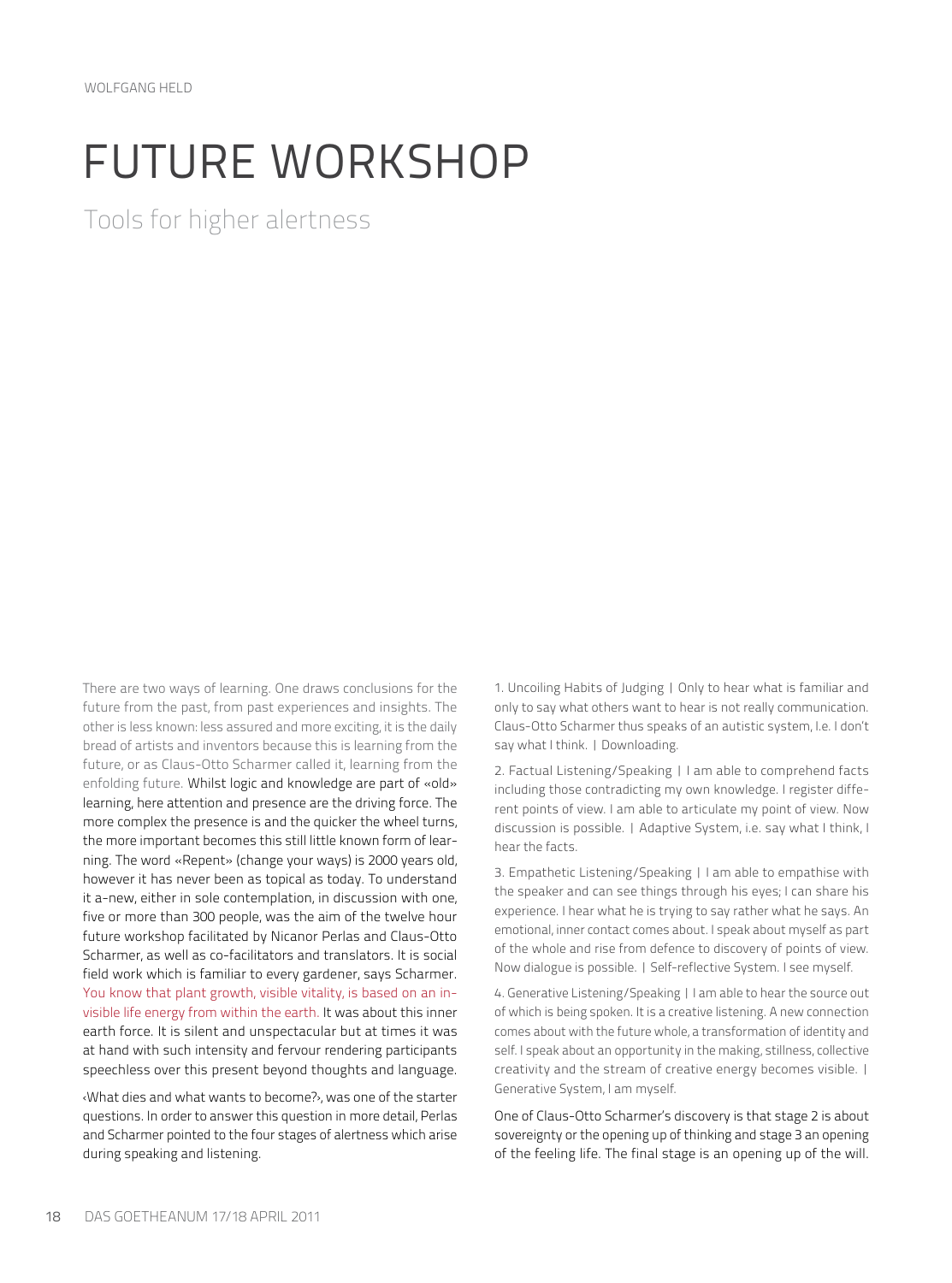#### Alertness is a condition of being. It is a condition without which we will never be able to be whole. It is in fact the ear of the universe.

Jacques Lusseyran, A new way of seeing the world

When mutual attention had reached the fourth stage, many participants noticed that less conceptions and ideas were at hand which is part of the nature of will which thus experiences its freedom. It is worthwhile to compare these four stages with Rudolf Steiner's evolutionary steps of creation-effect-revelationbeing. Whilst with empathetic listening the other is able to reveal him/herself, a real encounter between beings is only possible with the creative listening. The four stages of the Christian mass , Gospel, sacrifice, transubstantiation,communion can also shed light on this process. Communion creates an affinity.

In the «Worldcafe» the four stages of listening and speaking were tested as a service to a higher alertness. Around small tables sat five people each who had not met before. It started with a short introduction: Name, Place and reason why they came to the conference. Then each of the five is given the opportunity to briefly describe where the dying process is visible in his/her environment and where his/her heart beats and where something new is coming about. Deep listening by the others creates the vessel for the comments. Then one talks about the surprises and insights. Finally we move to other tables and it starts again. Exactly the fact that one doesn't know each other and yet can be assured of a great empathy, helps to be free of personal habits and get to the point.

In order to get to the pictures of the personal «future which is entering the present» beyond the spoken images, a

fourfold artistic exercise, reflected upon with one partner each, was added later. This fourfold exercise moves backwards from beingness via revelation and effect to creation.

1. Make a sculpture which represents your present situation and future opportunities. Describe every step to your partner.

2. View your sculpture from four different angles. Your partner asks the following questions and notes down the answers: What do you like about the sculpture? Which are the difficult truths/conflicts? What is coming to an end and what wants to be born? What is most important about the sculpture, what should it be called?

3. Change your sculpture so that the future, which you want to bring, is better expressed.

4. Hold on to the most important points you have learnt.

This is followed by community sculptures and sculptures in movement, sculptures in dialogue as representatives of all customers, gardeners, banks, authorities and nature. Whilst one viewer noted clumsy movements, participants described how they were touched by a wave of will and of community.

At the end of the plenum, when many of the gained ideas had been compacted into projects, Claus-Otto Scharmer made three suggestions so that the energy which had grabbed and lifted probably all participants would not ebb away. Every day find some peace and quiet to reflect. Find someone who supports you on your path and remain true to yourself and your new idea.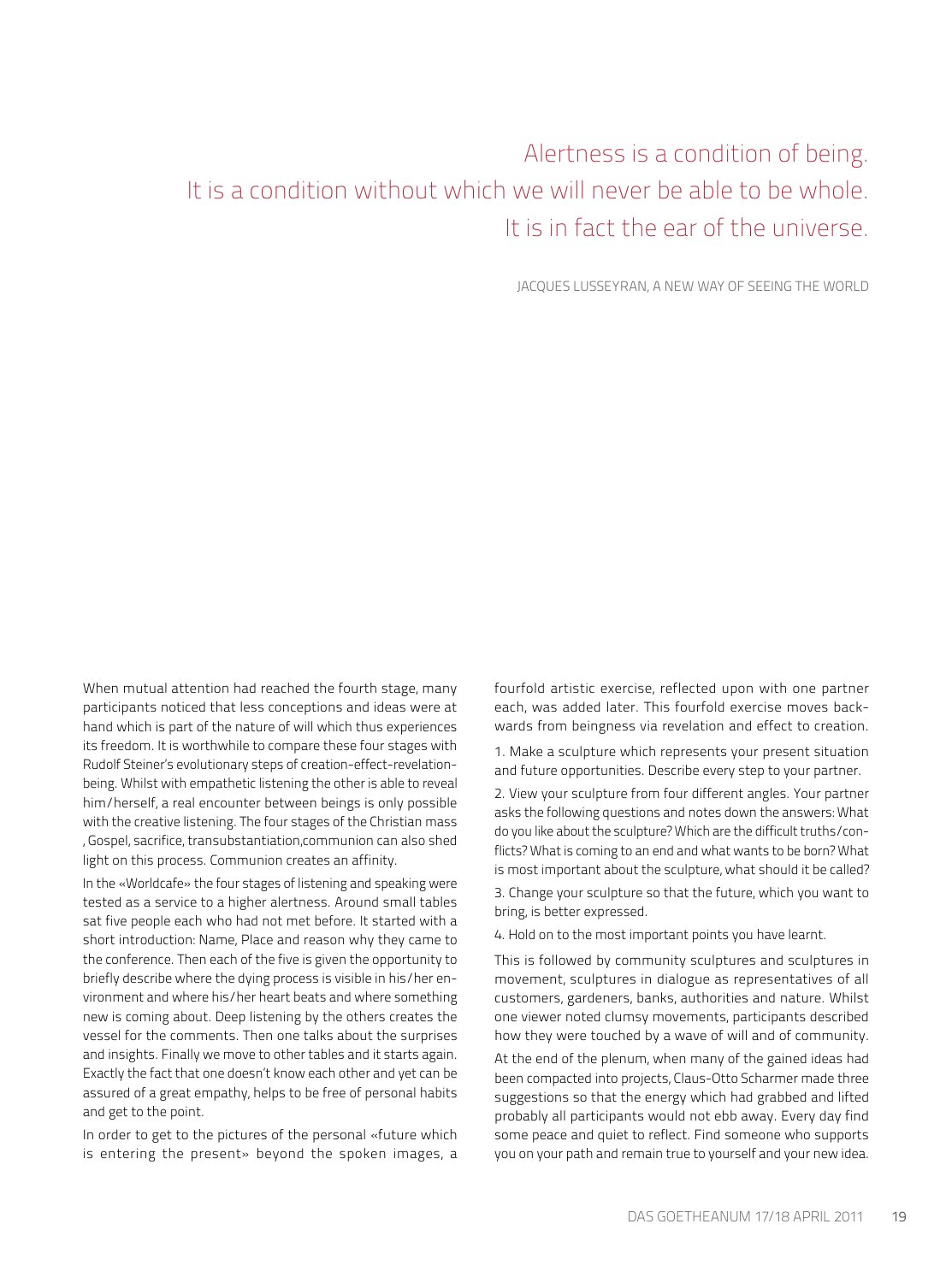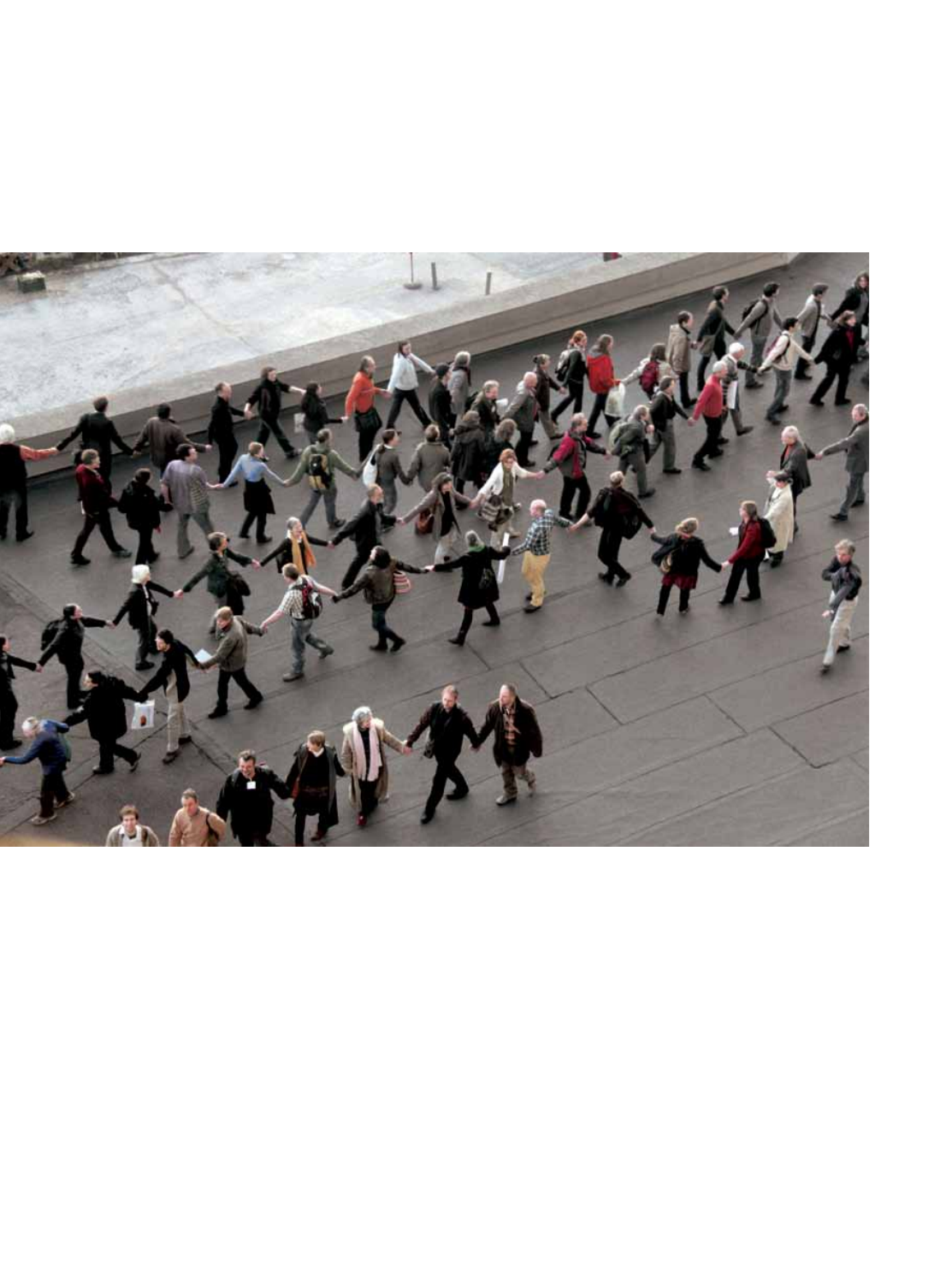### Beacons of Light

#### Five of sixty initiatives

The U-process of the conference led to the ‹Market place for initiatives›. The spectrum of these beacons of light was tremendous and very large and it was a mirror of the mood of the conference. A considerable number of initiatives made a pioneering impression. Just as it is difficult to say what is to become of a little plant shoot. It speaks of the quality of the process during the conference that many initiatives showed that they had come out of deep soul levels. These shoots must develop within a protected environment . No different from a little plant, hope and confidence support the wish that something lasting will become of it. – A different group of beacons of light reminds very much of the collated burning issues. What showed itself from a point of urgency and concern at the start of the conference, now, at the end of the conference, shines as a beacon of light. This change became alive through inner work and dialogue which is difficult to explain in writing. Below is a selection of beacons of light which included more than one initiative. These beacons of light could develop into future projects for the biodynamic movement. Those interested should contact the Agriculture Section.

Connect Many initiatives include a new way of connecting and networking . On the one hand one is confident on ones own and wants to be, on the other hand a new way of connecting is considered. It is about a connection between people and impulses, between farm and periphery. A new way of community building is in the air and many can feel it but not quite name it.

Bees ‹What are the bees telling us?› In many countries a high rate of dying bees is being observed. What do bees want to tell us with this? Is it about bee-keeping, the Varoa-treatement? Probably this too, but it is also about creating new social environments for bees. Every bee colony needs a ‹Human Colony›. How can we arrange it that many Demeter farms keep bees and that a human community is so connected to them that on the one hand the bees find proper living conditions and on the other hand that between man and farm a new, viable social network develops. One of many possibilities to make this reality was formulated as: «CSB – Consumer Supported Bee-keeping»

An international network for the social inclusion of bees could receive public support through the new film by Taggart Siegel «Queen of the Sun».

Who owns the earth Soil, seeds, water air … The very basic resources of agriculture are in danger. Not only through nature destruction but also through robbery. We are experiencing a gigantic and rapid programme of privatisation of these common resources . Should we, as biodynamic movement just look away? It is obvious that seeds should not be patented and that resource should not be sold. But how can common goods be guarded meaningfully in a social context without collectivisation? This social question is topical worldwide. How can we, looking for example at the question of land, find new ways of social contextualisation?

Learning by Doing Biodynamics cannot be understood, developed or researched intellectually. This is only possible by doing. The future, unknown and new comes out of doing. But if we only work through the will, we are still lacking awareness. How can one add awareness into willing and feeling? How has thinking to be developed so that it can learn from actions and from a practical attitude to agriculture? A new scientific approach for everyone was formulated by some initiatives.

The Ambassadors Young adults who have completed their biodynamic training, want to escape into the world prior to fully committing to the farm. Maybe they could bring what they have learnt to a place where biodynamics are still in their early beginnings, for example projects in South Africa, Morocco, Southern India or in Peru? And at the same time there is the wish and the need to discover the traditional wisdom of how the farmers in these places work on the land, in the house and their economy. Human beings are the ambassadors which give and take. They help to start biodynamics in one place and report and document about the local knowledge. A practical cultural exchange which can help to create a personal network between North and South, West and East.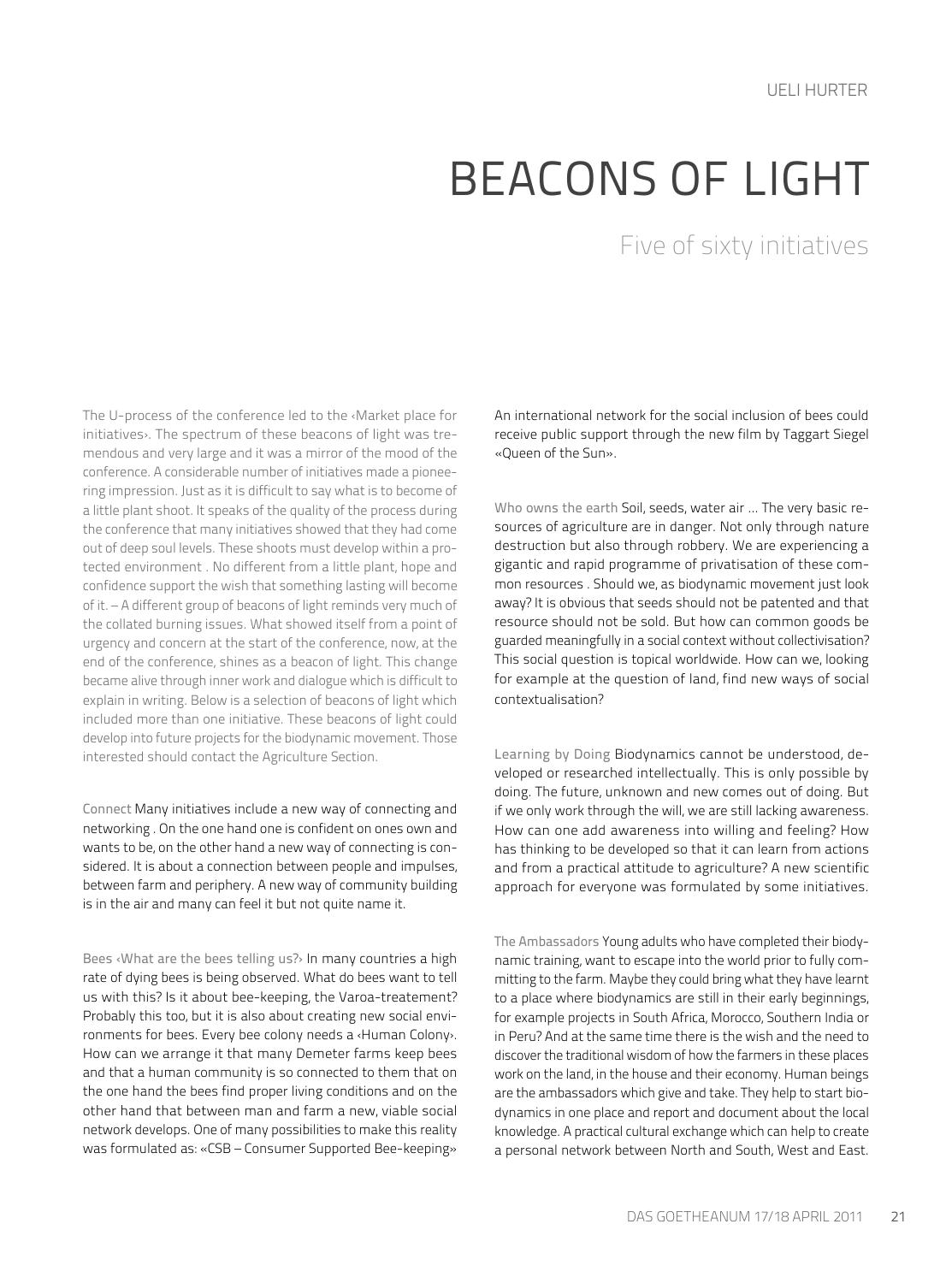

Before I begin, I would like to thank you from my heart for the commitment that everyone has shown. It is heart warming to see such a process because we experienced really valuable moments despite our very different backgrounds. There really was a point at the bottom of the U, where we all understood each other despite our differences.

Well, what can we do that this special experience does not fade away when we return to our daily structures? Claus-Otto spoke of three ways to keep alive what has been experienced here – not as download, but as a refreshing source of inspiration. I would like to finish off by trying to point to another source into which we can tap, a source of the highest possibilities. For this I would like to recall what we had at hand every day in the great leading thoughts («What is the earth in reality within the Macrocosm?») For me this has been very harmonious because it gives us great, challenging pictures which at the same time are pictures which allow our will to continue for decades (into the future and beyond). This kind of picture for which we have descended to hear it and to live for it. Because, dear friends, Steiner was occupied with very deep issues during his last years. Issues which concern our present. He was occupied with the end of the last century, our time. From his perspective he saw in clear pictures where mankind was going. That is the picture that he constructed in the Michael-Letters: about sub-nature and the approaching division of mankind into two directions. The freedom we have to create a new world will be used by some to pull mankind down and others will decide to carry on within the stream of world evolution.

That for me is an important picture which lives with me continuously, and which gives my life reason. If we leave everything else aside and only take seriously what it means to be part of a future universe, then that is a great responsibility. For me it is this kind of picture which allows us to stay close to the source and not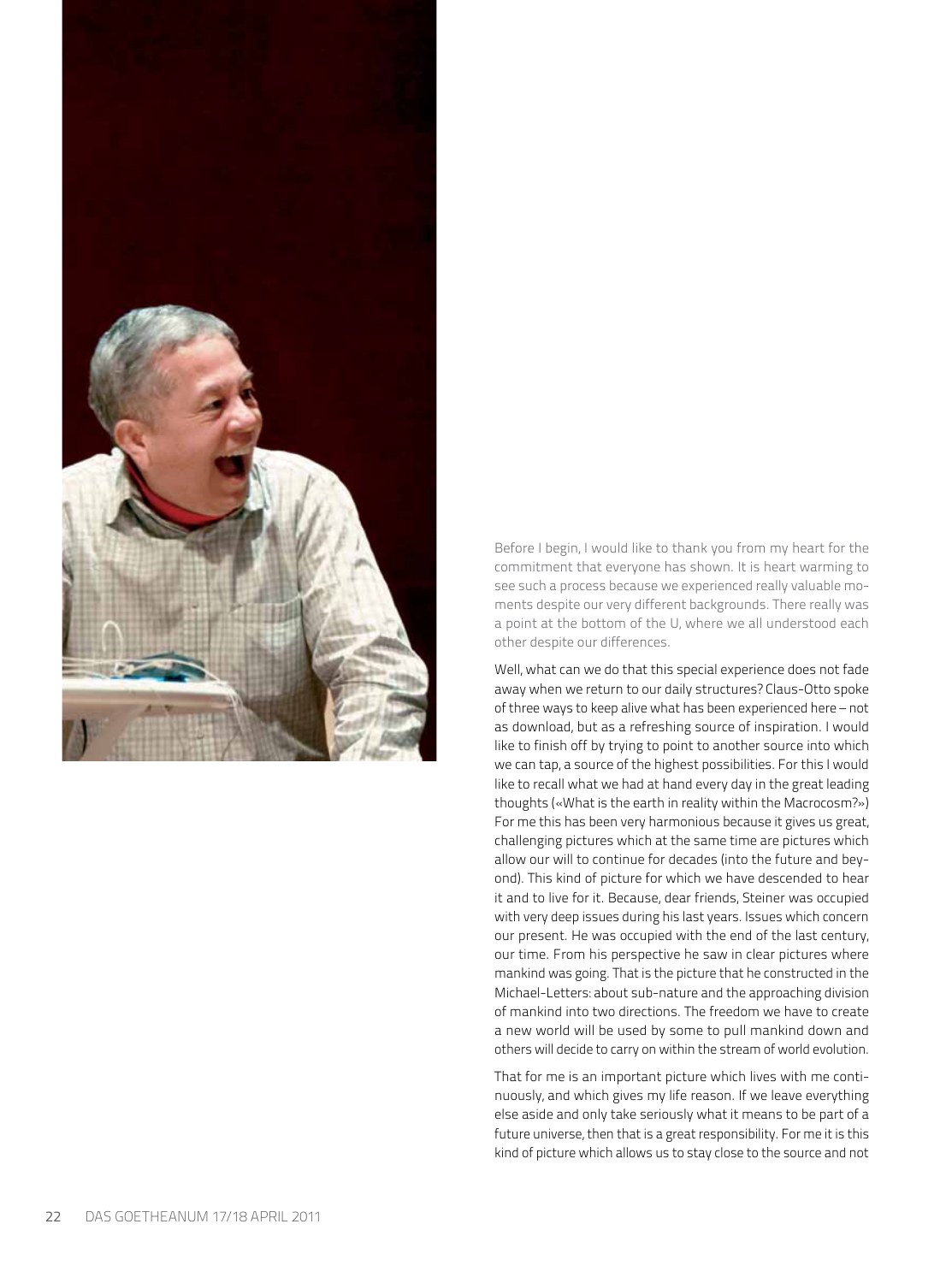#### deep time

Close

to forget why we are actually here. The biodynamic movement offers a great opportunity to bring this to mind simply through the practices of agriculture, because it continuously makes us aware of the cosmos, the earth and all its forces which are active involved in this journey towards a new planetary civilisation. It is interesting that present culture shows a picture which agrees with what Steiner painted for our time.

I had a good friend who has just died, his name was Tom Berry. He was a cultural scientist and he spoke of seeing the present in the context of what he called «deep time» . What is «deep time»? It is not the normal time. It is a recognition of the fact that from the beginning of the physical creation of the universe until the appearance of human consciousness on this planet is a continuing line, an ongoing link and a reason for our presence here on earth. «Deep time» is what we have when we look at how weather, snow, rain and warmth effect our farms. If we hold «deep time» in our consciousness then we understand that we are responsible for taking the earth where it wants to go. In this sense I would like to find out what it means to be young. So that we are able to receive spiritual forces of youth. To be really young means to stand at the source of this meaningful stream of ‹deep time› and to see our work within the context of this great opportunity which faces us. Young people have understood this and us older people can develop by becoming more flexible and by maintaining a youthful energy with surplus to create a new world.

In a sense we always work with youth and death forces. I mention this because now we are incarnating what we have seen as a future possibility. This process of incarnation might not even be perfect ,because despite everything, the future is not determined. It expresses itself and happens through us. And it may even be imperfect. Therefore the method of «rapid-prototyping»

in the U-process does not offer a perfect solution, and it does not have to be the ultimate vision of the world, but it offers a humble dialogue with the future, with the forces which stand behind this future. Then we can also understand failures and look at challenges anew. This is not an invitation to play the fool. But it is the nature of things to incarnate the future so that it also develops until forms are truly expressed as they should be.

Dear colleagues, to give birth to the new mysteries also means to bring new social processes into the world. That is what we experience. When we now return to our homes, the imagination remains that everywhere in the world people stand on their farms with their specific social periphery, within a larger biodynamic movement, in a larger world all of which have the will, the conscience, the vision and determination to bring about a new world. Much is at stake! I want to compare this situation with the Tsunami which hit Indonesia a few years ago. This Tsunami arrived with the speed of a Boeing 747. Nobody saw it coming on the horizon. The horizon was small, no sign of danger. A few hours later ten thousands of people were dead. The technological Tsunami (which was referred to in this room over these days) comes with the same speed. It is the wave which divides mankind into two groups. If we can show the world from our biodynamic farms what it means to be a real human being, then we already sow the basis for a metamorphosis of this technological Tsunami which is about to hit us. The truth of this technological Tsunami is that mankind has no future, that it is a construction of the past.

I wanted to share these thoughts so that, in tune with the leading thoughts which we have heard each morning, the imaginations which are the foundation of this movement, warms our hearts and strengthen our will with visions and courage to be part of its creation. Thank you, it was wonderful to work with you.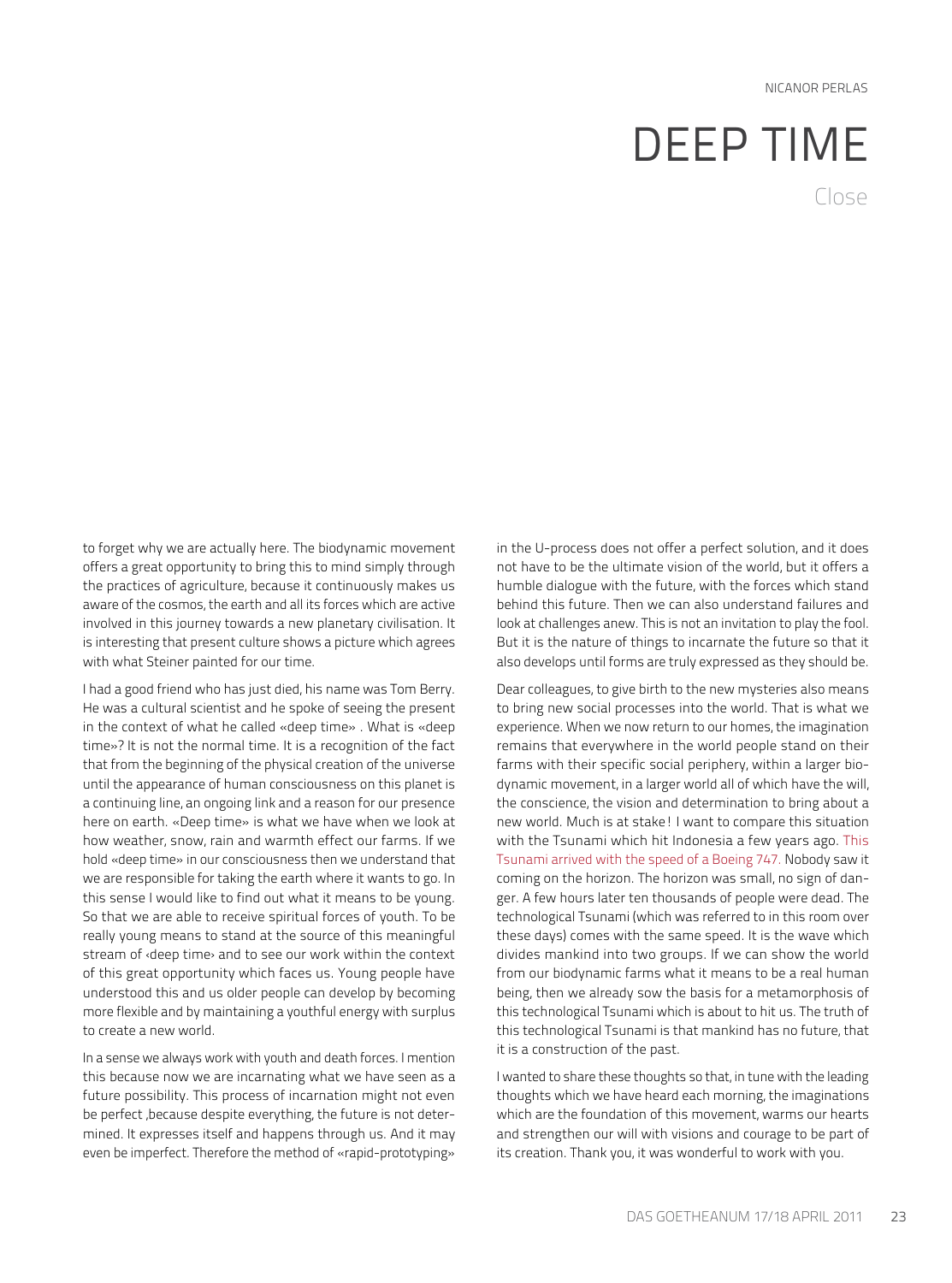#### Resonance

Some time ago I learnt from the Goetheanum heating technician that the heating during the Agriculture Conference switches itself off. The warmth of the people streams out and heats more than enough. But what is it that makes the Agriculture Conference always a bit different and a bit more attractive, also for me, a local resident?

I felt it again – even stronger than usual, that everything was taken hold of anew, even during the difficult times at the Goetheanum with redundancies: there was the question of how the existing vacuum could be freshly filled. And if so with what? In the midst of the equally new situation within the Agriculture Section, a new step has been taken whose dimensions are not yet visible. Thus I entered the Great Hall during the Agriculture Conference and saw many empty places, turned around and spotted all 300 participants of the «Laboratory» on the stage. They were working together. The old form of lectures from the front only happened on the periphery. Instead, we worked with clay or strolled quietly through the grounds. People stood on tables, laid on the floor, lifted their hands towards the sky or against their mouths during the creation of human sculptures. All this happened in a workshop-atmosphere in small groups. We opened ourselves to these sculptures and within us pictures arose which again led us to new inner spaces which said more than any words. Here work was being done directly and very clearly on the current life situations of every participant, whilst at the same time a vision of the future was unfolded with a force not experienced hitherto. Particularly important was also this aspect of work: To build bridges. The often missing step, the most difficult to achieve, it too found its place. How do I realistically implement this newly gained wisdom about my future and the now more conscious need of my higher self? How do I implement it tomorrow or even better already today? This too found space.

In addition,the work with other biographies was beneficial to ones own biography. Distance has been gained. Out of ones own narrow role a wider understanding arises through life's diversity and is thus refreshing and moving. Days later I still ask myself: How is Viktor doing? Where might he be in his process? True empathy with the destiny of the other has taken hold deep within my heart. This is a nice feeling which we don't experience very much. Opening up can also create space to be hurt. It is not often that circumstances allow us to open up. Here at the conference, in Claus-Otto Scharmer's «Laboratory», Viktor first encountered his fear. Five of us around a round table, nobody knowing the other. And afterwards we were all touched and Viktor's fear of «opening up» and sharing his personal situation in his small enterprise made way to the delight and enrichment that came through it and opened up new spaces and perspectives through our working together.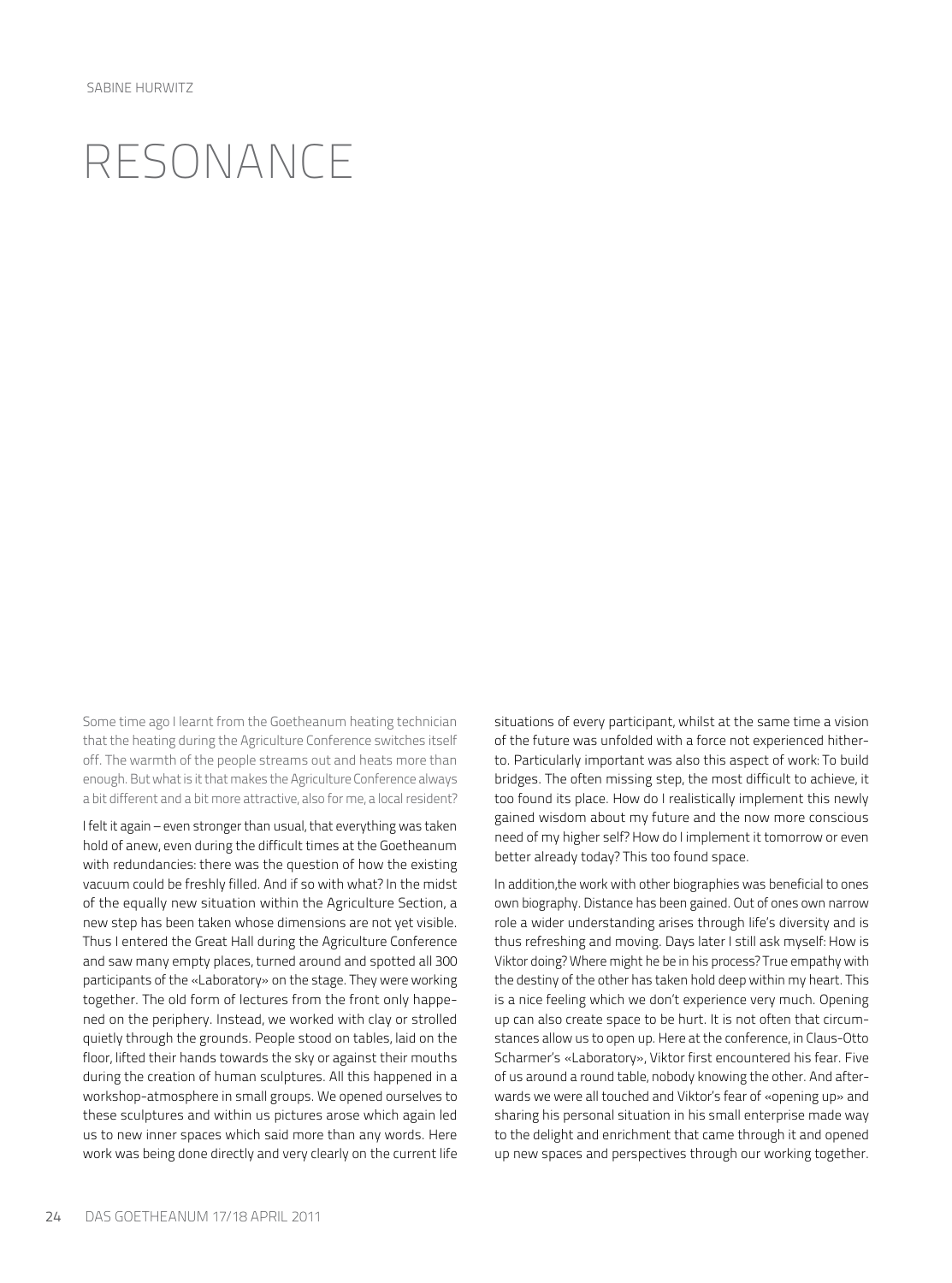Yes, a fresh wind is blowing at the Goetheanum! Again I was confirmed that a crisis, a seemingly dreadful situation, holds so much great potential. If, yes if, the courage can be found to face what is new. If we can let go of the old. If judgements can be freed. If I am able to accept my helplessness and my vulnerability in small steps and if I can show it to myself and others.

I feel that his conference is is the beginning of a new era at the Goetheanum. And again it started with the farmers. Back to the roots. Why again with these people, who hold the earth in their hands and who know how to turn muck into gold? Maybe this is the answer to my question: Why is there such a different mood during the Agriculture Conference? Because here people meet who have to face up to muck in everyday life. They are people who know how to transform this side of life. To make something valuable out of stinking muck, new fertile soil in which enfolds what is entailed in the seed. Only, whatever its potential, it may also remain slumbering for hundreds of years if the conditions for its enfolding are not right. Herein I see a great problem for our present time, especially in the anthroposophical scene. There is much light towards which I can turn and in which I myself light up and in which I wallow and find myself confirmed of being on the right path. And there is no better proof than standing in the light in order to take up the tasks of the world and thus to move away from the shadow and not to meet it. And the above mentioned daily muck for me is a synonym for shadow. This side of us which wants to be turned into gold. But we try and avoid it more than anything else. Are we afraid of our potential?

Working with Claus-Otto Scharmer during the Agriculture Conference, for me showed wonderfully, what clear, direct and really available to everyone techniques and ways there are to discover tour potential – always with a loving glance towards the shadow but at the same time with a strong vision. Wonderful work. Claus-Otto Scharmer often reminds me of Steve Jobs with his new apple-creations on stage. With an easy sovereignty, sober vividness and an impressing focus new things are created elegantly and tastefully. And we never knew that we would need them so much. I thank Claus-Otto Scharmer and of course the farmers! Thank you for your connection to Mother Earth and the cherishing the seed of the higher within the lowest!

Sabine Hurwitz is a nutritionist and works in nursing services at the Ita Wegman Klinik.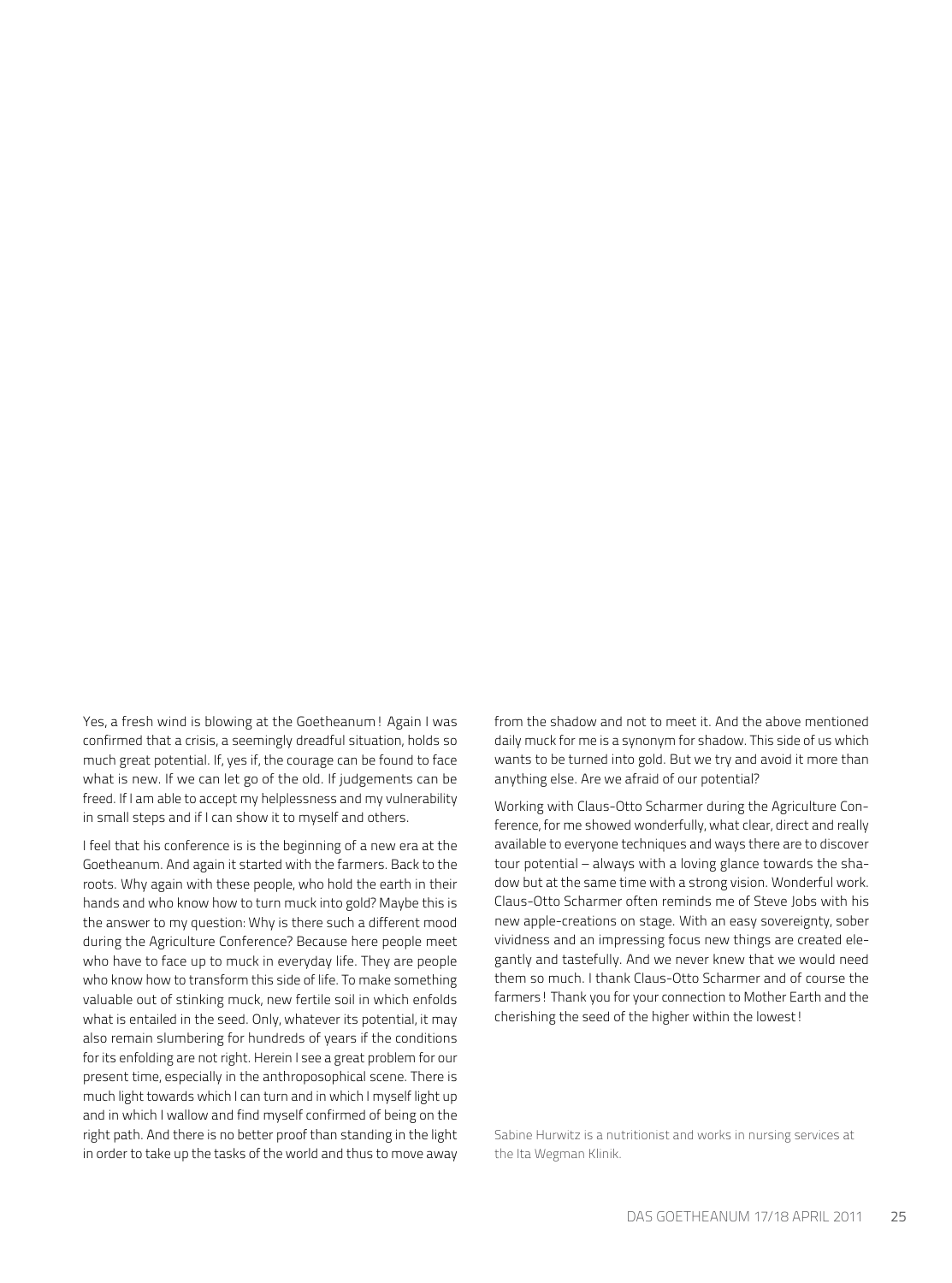### forward to The wellsprings

#### Agriculture Section, annual theme 2011/2012

New beginnings featured strongly in our 2011 conference. Like beacons of light, the seeds are now sown for individuals, farms, and indeed the whole biodynamic movement actively to take part. Responsibility for shaping the future of civilisation is increasingly being taken on by people directly affected. We are of course part of this trend because our core business involves modifying the environment based on ,points of individuation' set by real life. Biodynamic farms are wellsprings of change for the social life around them and for the natural surroundings. Put another way, the source of this change is the individual and their community, i.e. people who are actually working right now to further biodynamics in their particular locality.

What is essential in biodynamic agriculture? What is at the heart of my engagement with biodynamics? What is the most essential thing about biodynamics for each of us? Is it the possibility of healing a piece of the Earth, or the chance to produce healthy food for consumers? Is it the intimacy of being able to farm according to one's very own aims and intuitions? Or could it be our fascination with being able to intervene in natural systems with ,spirituality', for example through careful work on the preparations? Is it a deep love of the Earth and the natural world which support and nourish us? Or is the driving force our being socio-politically engaged in an honest primary industry that is a basis for healthy communities? Is it the Earth or the human being that is at the centre of this? What do we really mean by ,cosmic forces'? Are cows and horns just symbols, or are they the essential parts of the reality on our farms? Is the 'individuality of the farm' an idea to be realised only in the distant future, or is it already a spiritual reality in the present time? Is the statement in the Agriculture Course , Man is the foundation' to be taken just metaphorically, or is it a guide to action?

New inward beginnings We think that these new inward beginnings for the wellsprings of our work together represent the next step that we should take in a more earnest way. We envisage that, in many places in the world, biodynamic groups will meet and work on the wellsprings of biodynamic agriculture, using the established forms of dialogue facilitation that we were getting acquainted with at the Agriculture Conference 2011, such as Dialogue Interview, World Café, Case Clinic, and Dialogue Walk-through. Each person is asked to look for the connection between their own aims in life and our movement towards farming for the future, as indicated by Rudolf Steiner in his Agriculture Course. Actively listening in conversations with others, or even a quiet hour alone, creates a space in everyday life where what is essential can become clear. In the agriculture conference in 2012 we shall be able to consolidate the points raised, bring order to their diversity and create an overall picture. We intend to achieve this with the help of extended forms of dialogue, only this time focusing more strongly on the content, firmly supported by a greater number of individual contributions in the form of stimulating presentations, as well as reports of personal experiences. The aim is for us all to arrive at a formulation of the essentials of biodynamic farming principles that truly reflects the present time.

The cosmopolitan dimension of biodynamic agriculture This leads us to an overview of a triennial period of work. After the 2011 conference, and by thinking about what is essential in the run up to and during the coming conference in 2012, we can envisage the 2013 conference taking a wholly outward perspective and seeking contact with people, organisations and movements related to ours. This challenge would then involve bringing in our specific initiatives through personal contacts, regional partnerships and global networks. This opening up to global responsibility has of course already been discussed in our 2011 conference. Biodynamic principles also have a cosmopolitan dimension and we are confident that we shall succeed in growing and maturing in the next two years sufficiently to be able to present it in a fruitful way during the 21st century – a time of new beginnings.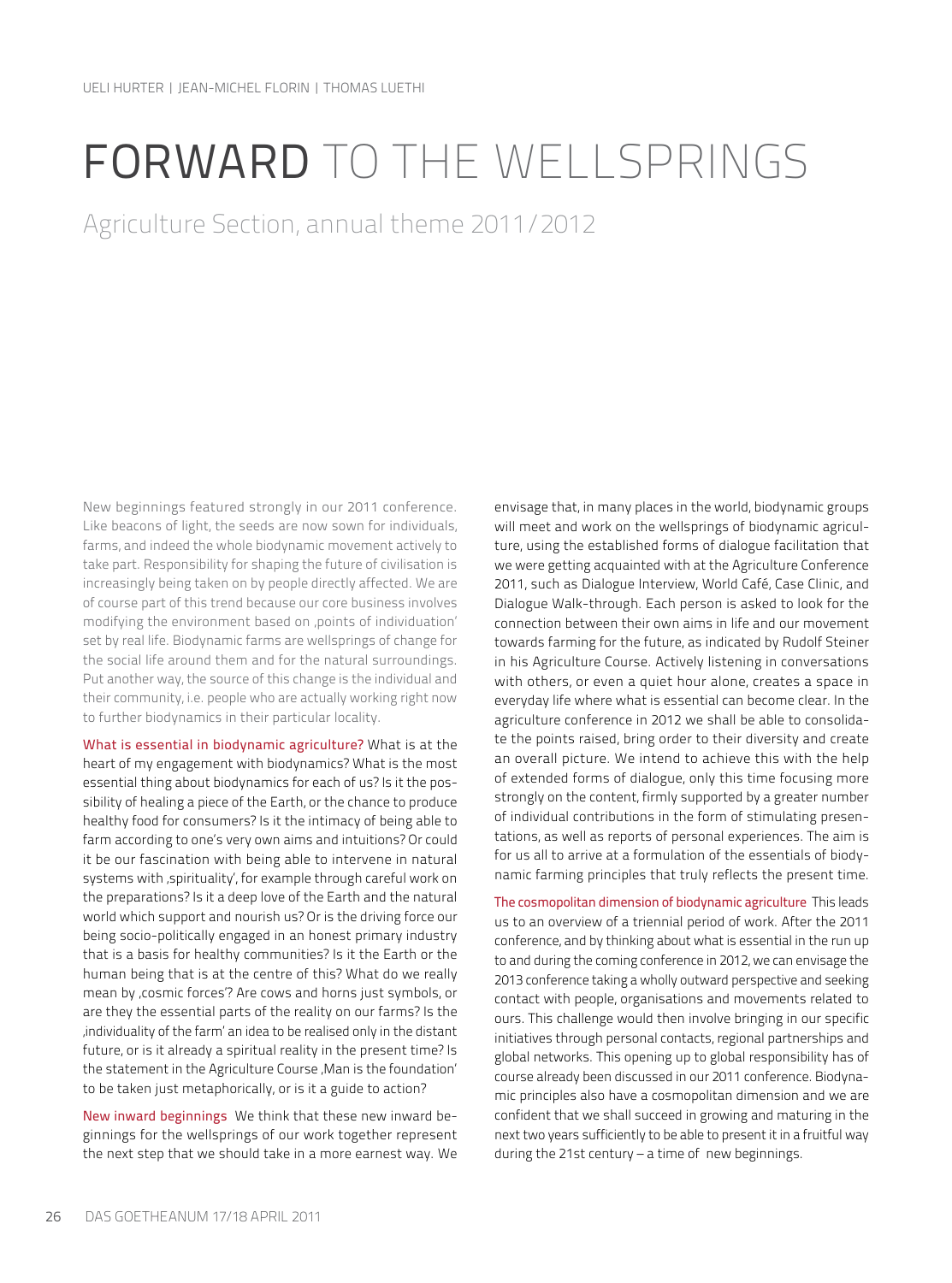#### Practical involvement with the theme for the year

Distributing, translating and copying this document which formu lates and sets the theme for the year. ››› Taking up the resurgent mood of the 2011 conference right now, and, with this impetus, addressing the question as to what is the most essential. To make this relevant to the current situation we will not rely on inspira tion that comes solely from the past, but also above all from the future. What are we facing in the future? ››› Further developing the Beacons of Light Project arising from the 2011 conference, if possible in connection with the theme for this year. ››› Using every opportunity to examine what is essential, whether individually or in conversations and conferences. In the summer letter, we hope to be able to present additional tools for working on the theme in dialogue form. ››› Amongst the many aspects of this theme is a systematic one: can we produce a list of biodynamic principles that is as brief as possible but comprehensive? Can these principles then form the basis for Demeter guidelines? ››› The next Michael letter is connected with the theme for the year. It is the letter of 8 February entitled Sleeping and waking in the light of recent stu dies, together with the Leading Thoughts numbers 156 to 158.

You can assist the work of the Section for Agriculture with a do nation. Many Thanks. Please remark: 1151/60445

In Switzerland and other Non-EU countries: Allgemeine Anthro posophische Gesellschaft | CH–4143 Dornach 1 IBAN: CH36 8093 9000 0010 0607 1 | Raiffeisenbank Dornach, CH–4143 Dornach | BIC: RAIFCH22 | PC der Bank: 40-9606-4

In Germany: Förderstiftung Anthroposophie, Stuttgart | Kto. 7001 034 300 | BLZ 430 609 67 | IBAN: DE49 4306 0967 7001 0343 00 | BIC: GENODEM1GLS | GLS Gemeinschaftsbank eG

Other EU-countries: Allgemeine Anthroposophische Gesellschaft | CH-4143 Dornach | Kto. 988 100 | BLZ 430 609 67 IBAN: DE53 4306 0967 0000 9881 00 | BIC: GENODEM1GLS GLS Gemeinschaftsbank eG, DE-44708 Bochum

Impressum Das Goetheanum, Wochenschrift für Anthroposophie, wurde 1921 von Rudolf Steiner mit Albert Steffen begründet. Für Mitglieder der Allge meinen Anthroposophischen Gesellschaft erscheint ‹ Das Goetheanum› mit einer Beilage. Herausgeber Allgemeine Anthroposophische Gesellschaft, ver treten durch Bodo von Plato Redaktion Wolfgang Held, Sebastian Jüngel, Axel Mannigel, Ursula R e mund Fink Korrektur Birgit Althaler, Alena Wehrli Aboservice Maya Meier Anzeigen/Beilagen Verena Sutter Geschäftsführung Christian Peter Telefon-Service Mo-Fr 9-12 Uhr (ausser Mi 10-12 Uhr) Aboservice abo@dasgoetheanum.ch Anzeigen/Beilagen anzeigen@dasgoetheanum.ch Anzeigenschluss: Mittwoch der Vorwoche 12 Uhr. Aufträge bitte nur schriftlich ( Fax/ E-Mail). Es gilt die Anzeigenpreisliste 2011/1 Redaktion redaktion@dasgoetheanum.ch Abonnement Jahresabo: CHF 130 (ca. € 98), Schweiz: CHF 160, für Mitglieder der Anthroposophischen Gesellschaft inkl. Nachrichtenblatt (in der Schweiz inkl. Schweizer Mitteilungen). Das Abonnement ver längert sich jeweils um ein Jahr, wenn es nicht vor Ablauf der Rechnungsperiode schriftlich gekündigt wird. Studentenermäßigung 50% (nur bei Nachweis einer ganztägigen Berufsausbildung). Ein kosten loses Probeabo umfasst vier Ausgaben. Einzelheft: CHF 4.50/€ 3.50 | Für unverlangt eingesandte Ma nuskripte wird keine Haftung übernommen. Mit der Einsendung von Manuskripten stimmt der Autor und Inhaber des Urheberrechts der vollständigen oder teilweisen Veröffentlichung in der Zeitschrift ‹ Das Goetheanum› zu. Für die korrekte Bezeichnung ge schützter Namen wird keine Haftung übernommen. Nachdruck und Übersetzung bedürfen der Erlaubnis von Autor und Redaktion Druck Birkhäuser+ G B C AG, CH-4153 Reinach Gestaltung Philipp Tok Adresse Wochenschrift ‹ Das Goetheanum› | Postfach, CH – 4143 Dornach 1 | Tel. +41 61 706 44 64 | Fax +41 61 706 44 65 | info@dasgoetheanum.ch www.dasgoetheanum.ch © 2011 Allgemeine Anthroposophische Gesellschaft, Dornach, Schweiz. ISSN 1422-7622